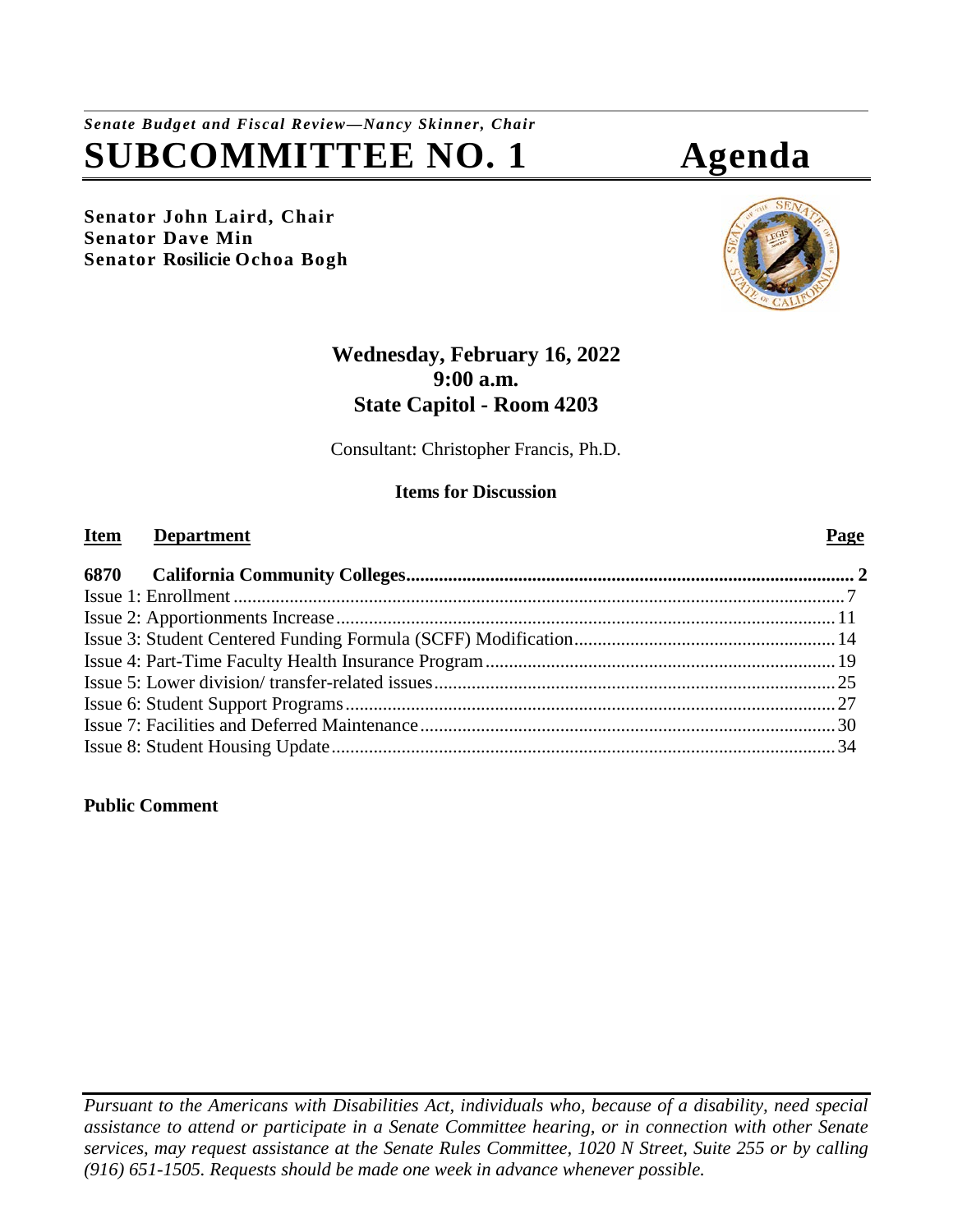### <span id="page-1-0"></span>**6870 CALIFORNIA COMMUNITY COLLEGES**

The Board of Governors of the California Community Colleges was established in 1967 to provide statewide leadership to California's 73 community college districts, which operate 116 community colleges. The Board has 17 voting members and 1 nonvoting member as specified in statute. Twelve members are appointed by the Governor, require Senate approval for six- year terms, and must include two current or former local board members. Five members are appointed by the Governor to two- year terms and include two students, two faculty members, and one classified member. The Lieutenant Governor also serves as a member of the Board. The objectives of the Board are to:

- Provide direction and coordination to California's community colleges.
- Apportion state funds to districts and ensure prudent use of public resources.
- Improve district and campus programs through informational and technical services on a statewide basis.

#### **California Community Colleges Funding by Source**

*(Dollars in Millions Except Funding Per Student)*

|                                                        | 2020-21        | 2021-22        | 2022-23         | <b>Change From 2021-22</b> |                       |
|--------------------------------------------------------|----------------|----------------|-----------------|----------------------------|-----------------------|
|                                                        | <b>Revised</b> | <b>Revised</b> | <b>Proposed</b> | <b>Amount</b>              | <b>Percent</b>        |
| <b>Proposition 98</b>                                  |                |                |                 |                            |                       |
| <b>General Fund</b>                                    | \$7,392        | \$7,528        | \$7,827         | \$299                      | 4.0%                  |
| Local property tax                                     | 3,374          | 3,546          | 3,766           | 220                        | 6.2                   |
| <b>Subtotals</b>                                       | $(\$10,766)$   | (\$11,075)     | (\$11,593)      | $(\$518)$                  | $(4.7\%)$             |
| <b>Other State</b>                                     |                |                |                 |                            |                       |
| <b>Other General Fund</b>                              | \$619          | \$644          | \$658           | \$13                       | 2.1%                  |
| Lottery                                                | 275            | 273            | 273             | $-$                        | $-0.1a$               |
| Special funds                                          | 44             | 94             | 94              | $-$                        |                       |
| <b>Subtotals</b>                                       | $(\$937)$      | (\$1,011)      | $(\$1,024)$     | (\$13)                     | $(1.3\%)$             |
| <b>Other Local</b>                                     |                |                |                 |                            |                       |
| <b>Enrollment</b> fees                                 | \$446          | \$446          | \$448           | \$1                        | 0.3%                  |
| Other local revenue <sup>b</sup>                       | 3,833          | 3,860          | 3,888           | 28                         | 0.7                   |
| <b>Subtotals</b>                                       | $(\$4,279)$    | $(\$4,306)$    | $(\$4,336)$     | $(\$30)$                   | $(0.7\%)$             |
| <b>Federal</b>                                         |                |                |                 |                            |                       |
| Federal relief funds <sup>c</sup>                      | \$1,431        | \$2,648        |                 | $-$ \$2,648                | $-100.0\%$            |
| Other federal funds                                    | 365            | 365            | 365             | $-$                        |                       |
| <b>Subtotals</b>                                       | $(\$1,797)$    | $(\$3,014)$    | $(\$365)$       | $(-\$2,648)$               | $(-87.9\%)$           |
| <b>Totals</b>                                          | \$17,779       | \$19,405       | \$17,318        | $-$ \$2,087                | $-10.8\%$             |
| $FTE$ students <sup>d</sup>                            | 1,097,850      | 1,107,543      | 1,101,510       | $-6,033$                   | $-0.5\%$ <sup>e</sup> |
| Proposition 98 funding per<br>FTE student <sup>d</sup> | \$9,807        | \$9,999        | \$10,524        | \$525                      | 5.3%                  |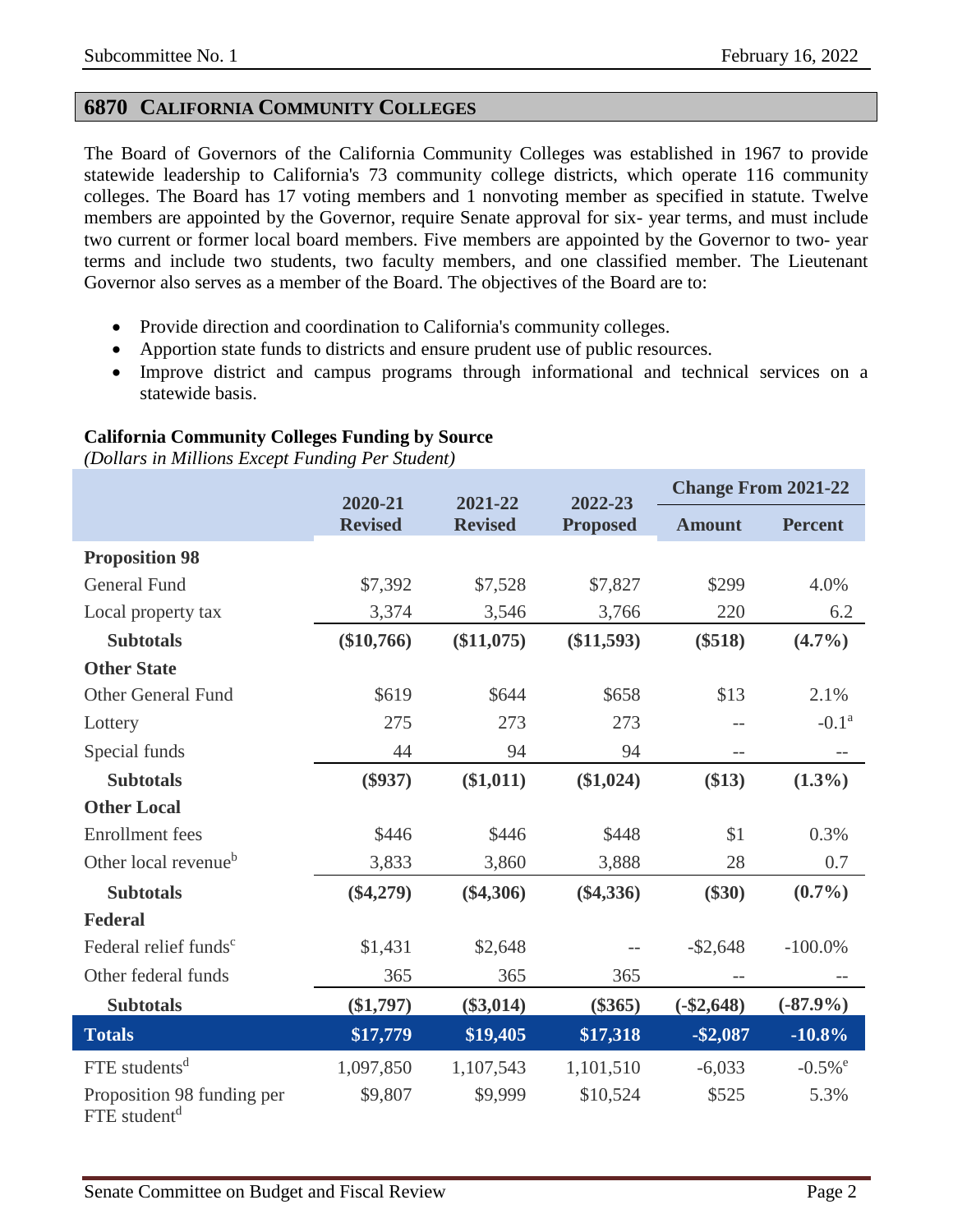<sup>a</sup> Difference of less than \$500,000.

<sup>b</sup> Primarily consists of revenue from student fees (other than enrollment fees), sales and services, and grants and contracts, as well as local debt-service payments.

<sup>c</sup> Consists of federal relief funds provided directly to colleges as well as allocated through state budget decisions.

<sup>d</sup> Reflects budgeted FTE students. Though final student counts are not available for any of the period shown, preliminary data indicate CCC enrollment dropped in 2020-21, with a likely further drop in 2021-22. Districts, however, have not had their enrollment funding reduced due to certain hold harmless provisions that have insulated their budgets from drops occurring during the pandemic.

<sup>e</sup> Reflects the net change after accounting for the proposed 0.5 percent systemwide enrollment growth together with all other enrollment adjustments.

 $FTE = full-time equivalent.$ 

*Vision for Success.* In 2017, the Community College Chancellor's Office adopted the Vision for Success, which generally specifies systemwide goals to be achieved by 2022. The systemwide goals are to:

- 1. Increase by at least 20 percent the number of CCC students annually who acquire credentials. This measure includes associates degrees, credentials, certificates, or specific skill sets that prepare them for an in-demand job. In 2016-17, the system issued 116,991 with a 2021-22 goal of 140,389. According to the 2021 State of the System Report, in 2019-20, the system issued 145,039 credentials for a 23 percent increase.
- 2. Increase by 35 percent the number of CCC students transferring annually to a UC or CSU. The baseline 2016-17 was at 82,796, with a goal of 115,440 in 2021-22. In 2019-20, there were 91,401 UC and CSU transfers for a 10 percent increase.
- 3. Decrease the average number of units accumulated by CCC students earning associate's degrees, from approximately 86 units in 2016-17 to 79 total units—the average among the quintile of colleges showing the strongest performance on this measure. As of 2019-20, students were completing 84 units for a two percent decrease.
- 4. Increase the percent of exiting CTE students who report being employed in their field of study to 76 percent—the average among the quintile of colleges showing the strongest performance on this measure. In 2016-17 and 2017-18, 71 percent of CTE students report being employed in their field of study. The 2021 report does not identify the rates for later years.
- 5. Reduce equity gaps across all of the above measures through faster improvements among traditionally underrepresented student groups, with the goal of cutting achievement gaps by 40 percent within 5 years (by 2022) and fully closing those achievement gaps within 10 years (by 2027). The percent change by academic year above the 2016-17 baseline year and growth required to meet 5 and 10 year goals, by ethnicity, are shown in the graph below.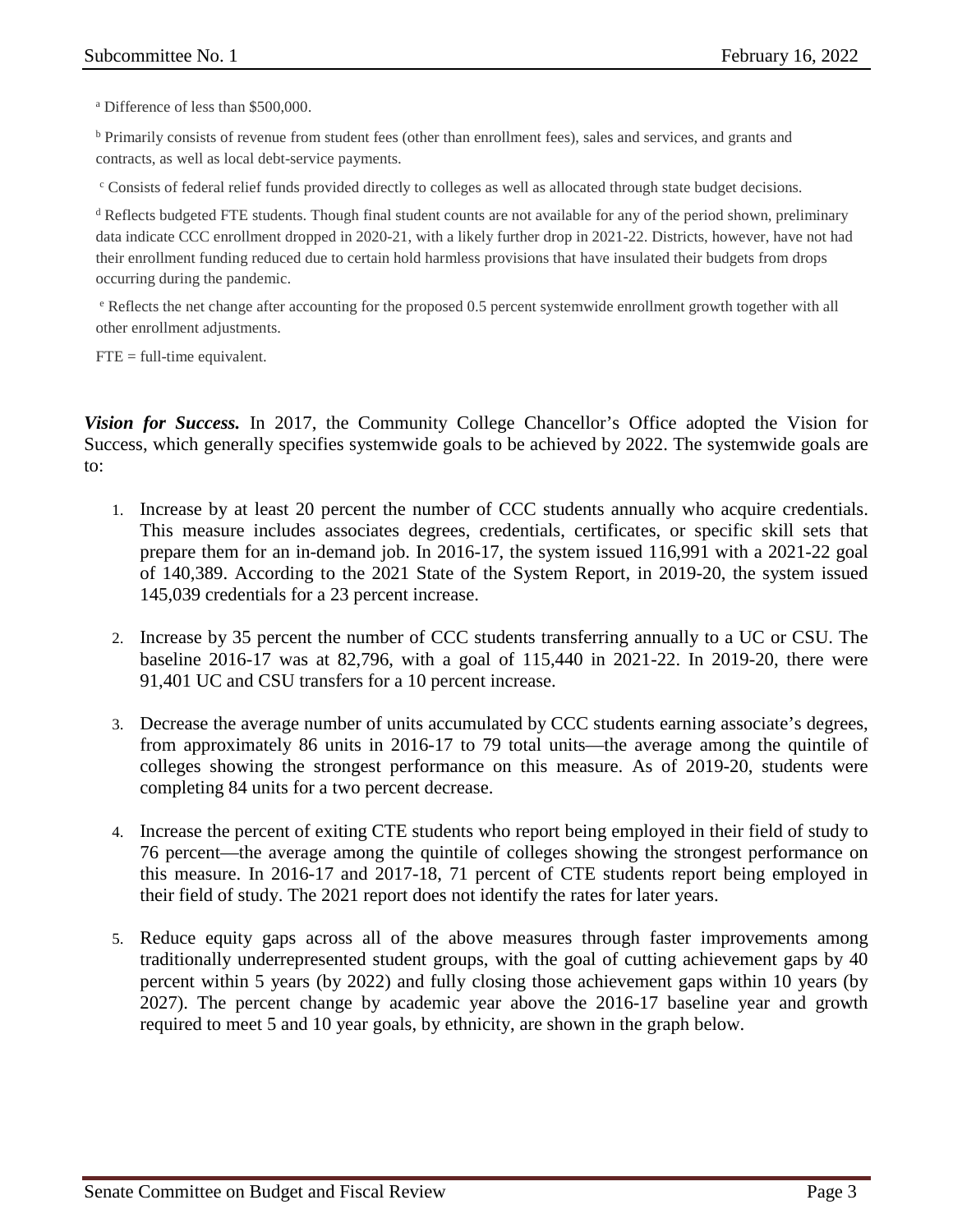

6. Reduce regional achievement gaps across all of the above measures through faster improvements among colleges located in regions with the lowest educational attainment of adults, with the ultimate goal of fully closing regional achievement gaps within 10 years (by 2027). The percent change by academic year above the 2016-17 baseline year and growth required to meet 5 and 10 year goals, by region, are shown in the graph below.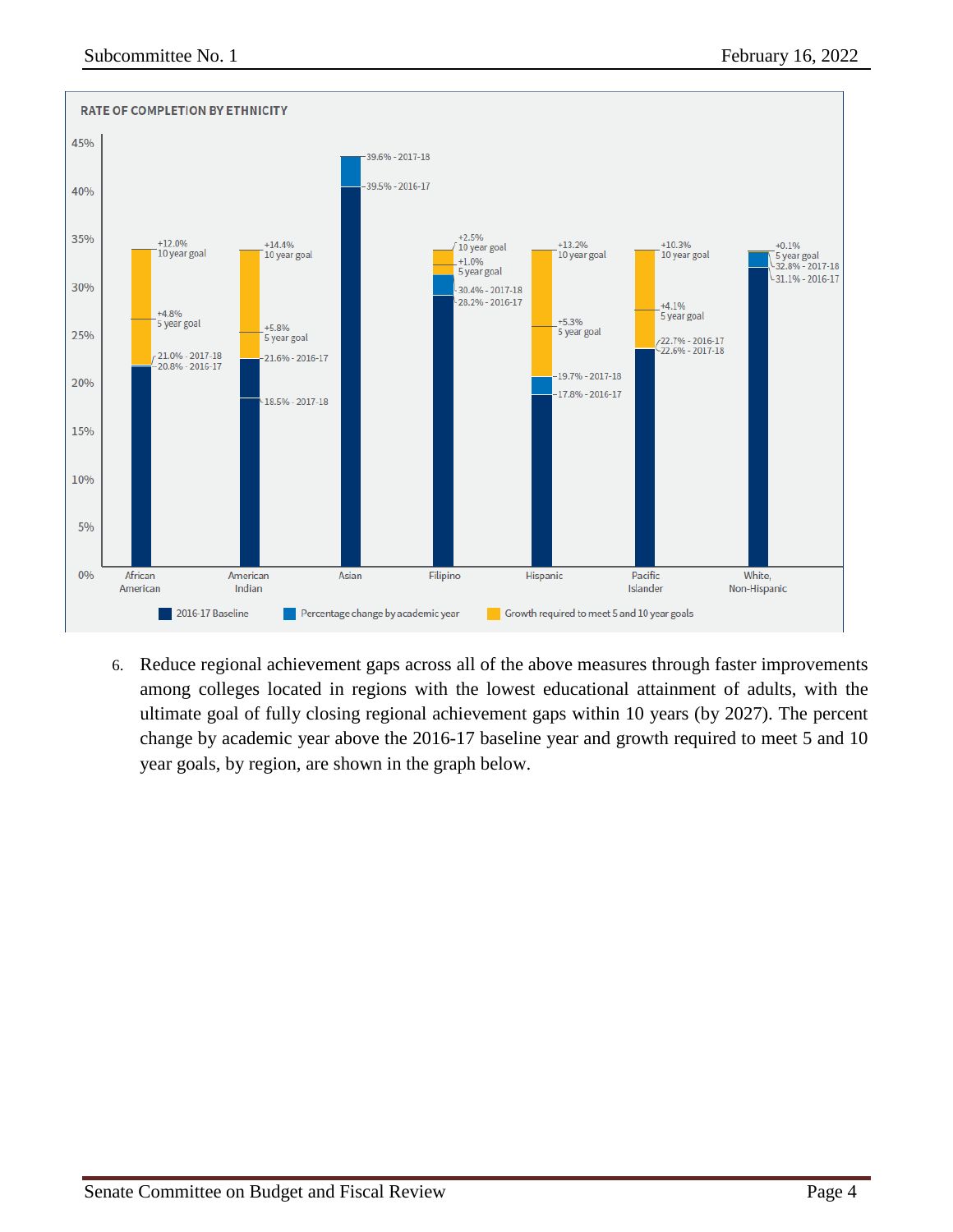

*Governor Announces a Roadmap Agreed to by the CCC Chancellor's Office.* The roadmap for CCC is somewhat different than the compacts for CSU and UC in that it does not set forth in advance outyear base increases. Instead, it leaves these base increases to be determined depending upon available Proposition 98 funds in future years. The roadmap is similar to the university compacts, however, in setting forth certain expectations to be achieved by the colleges over a five-year period. The 15 expectations for the colleges include increasing student graduation and transfer rates, closing equity gaps, establishing a common intersegmental learning management system and admission platform, and enhancing K-14 as well as workforce pathways.

*Governor Has 21 CCC Proposition 98 Proposals.* Of these proposals, 10 are new ongoing spending commitments (totaling \$843 million) and 11 are one-time initiatives (totaling \$983 million). (One proposal—technology security—includes both an ongoing and one-time spending component.) The largest ongoing proposal is to provide the Student Centered Funding Formula (SCFF) a 5.33 percent cost-of-living adjustment (COLA), the same rate as proposed for the K-12 Local Control Funding Formula.

The Legislative Analyst's Office chart below highlights the Governor's budget proposals, many of which will be discussed at today's hearing.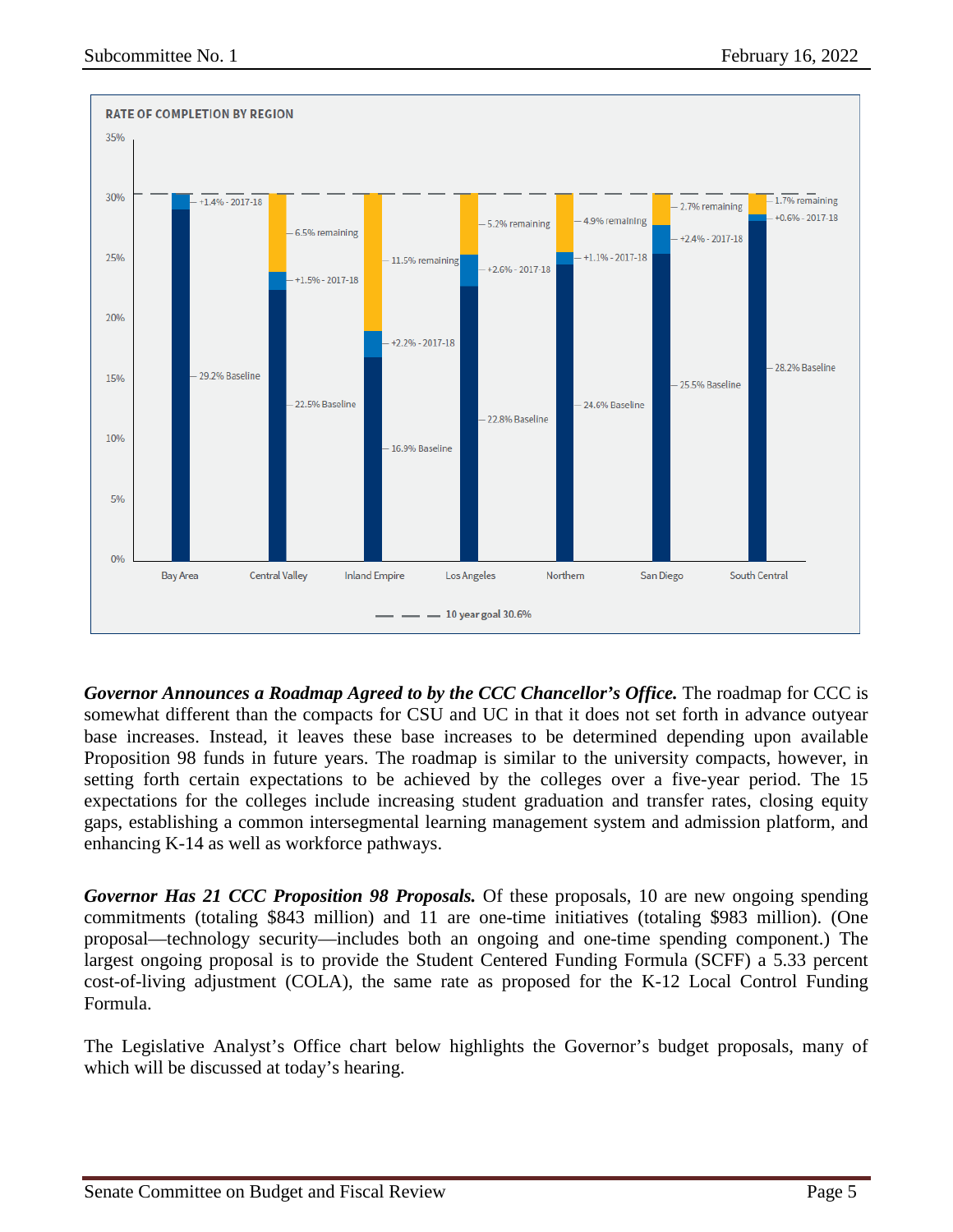### **Total Changes in California Community Colleges Proposition 98 Spending**

*2020-21 Through 2022-23 (In Millions)*

| <b>Ongoing Changes</b>                                          |           |
|-----------------------------------------------------------------|-----------|
| COLA for apportionments (5.33 percent)                          | \$409     |
| Part-Time Faculty Health Insurance Program                      | 200       |
| <b>Student Success Completion Grants (caseload adjustment)</b>  | 100       |
| COLA for select categorical programs $(5.33 \text{ percent})^a$ | 53        |
| Technology security                                             | 25        |
| Enrollment growth (0.5 percent)                                 | 25        |
| Equal Employment Opportunity program                            | 10        |
| Financial aid administration                                    | 10        |
| NextUp foster youth program                                     | 10        |
| <b>A2MEND</b> program                                           | 1         |
| <b>Subtotal</b>                                                 | $(\$843)$ |
| <b>One-Time Initiatives</b>                                     |           |
| Facilities maintenance and instructional equipment              | \$388     |
| Student enrollment and retention strategies                     | 150       |
| Health care pathways for English learners                       | 130       |
| Common course numbering implementation                          | 105       |
| Technology security                                             | 75        |
| Transfer reform implementation                                  | 65        |
| Intersegmental curricular pathways software                     | 25        |
| STEM, education, and health care pathways grant program         | 20        |
| Emergency financial assistance for AB 540 students              | 20        |
| <b>Teacher Credentialing Partnership Pilot</b>                  | 5         |
| Umoja program study                                             | b         |
| <b>Subtotal</b>                                                 | $(\$983)$ |
| <b>Total Changes</b>                                            | \$1,826   |

<sup>a</sup> Applies to the Adult Education Program, apprenticeship programs, CalWORKs student services, campus child care support, Disabled Students Programs and Services, Extended Opportunity Programs and Services, and mandates block grant.

<sup>b</sup> The Governor proposes \$179,000 for this study.

COLA = cost-of-living adjustment. A2MEND = African American Male Education Network and Development. STEM = science, technology, engineering, and mathematics. AB = Assembly Bill.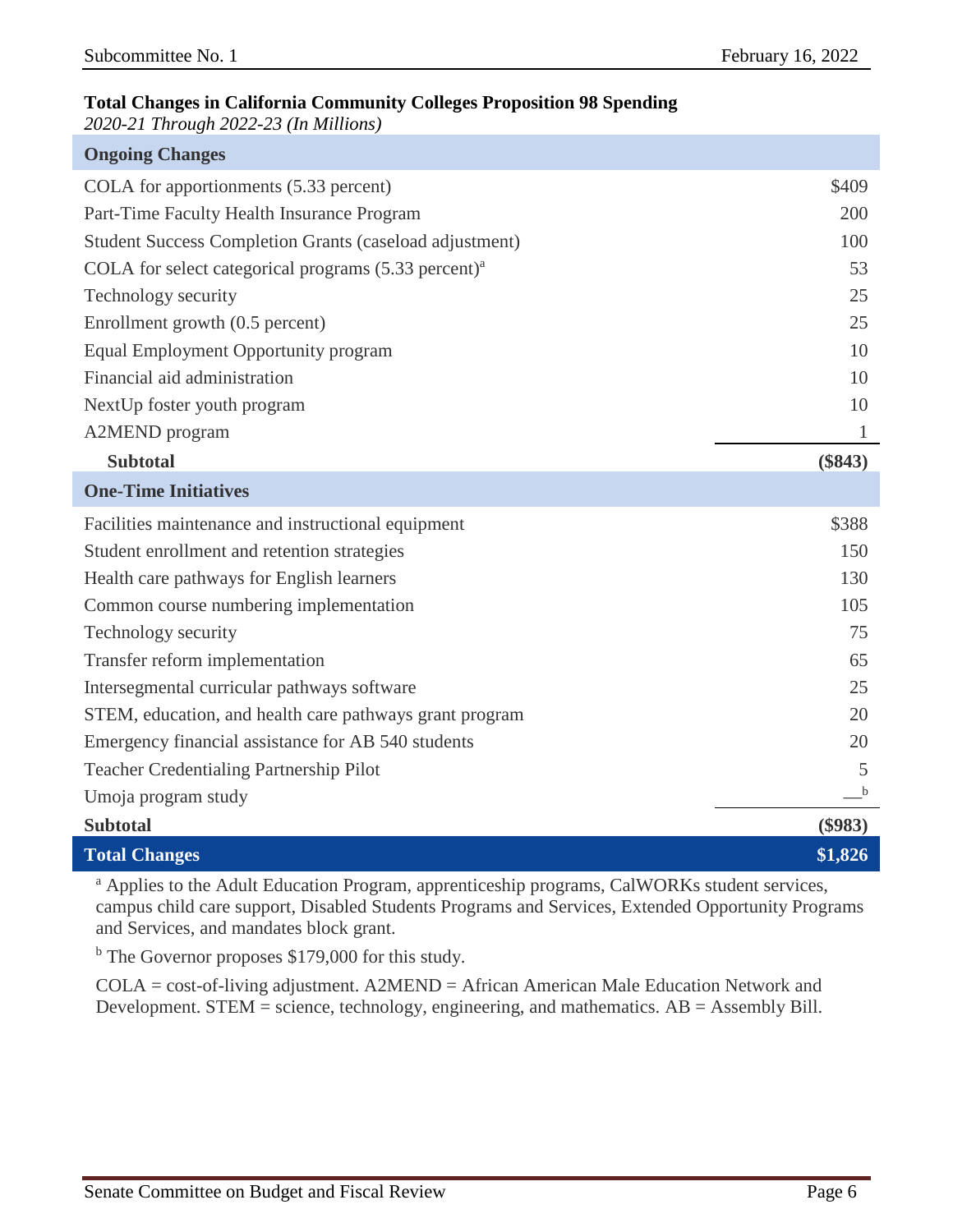#### <span id="page-6-0"></span>**Issue 1: Enrollment**

#### **Panel**

- Dan Hanower, Department of Finance
- Paul Steenhausen, Legislative Analyst's Office
- Dr. Lizette Navarette, Community College Chancellor's Office

#### **Background**

Under the state's *Master Plan for Higher Education* and state law, community colleges operate as open access institutions. That is, all persons 18 years or older may attend a community college. (While CCC does not deny admission to students, there is no guarantee of access to a particular class.) Many factors affect the number of students who attend community colleges, including changes in the state's population, particularly among young adults; local economic conditions, particularly the local job market; the availability of certain classes; and the perceived value of the education to potential students.

*Prior to the Pandemic, CCC Enrollment Had Plateaued.* During the Great Recession, community college student demand increased as individuals losing jobs sought additional education and training. Yet, enrollment ended up dropping as the state reduced funding for the colleges. A state funding recovered during the early years of the economic expansion (2012-13 through 2015-16), systemwide enrollment increased. The figure below shows that enrollment flattened thereafter, as the period of economic expansion continued and unemployment remained at or near record lows.

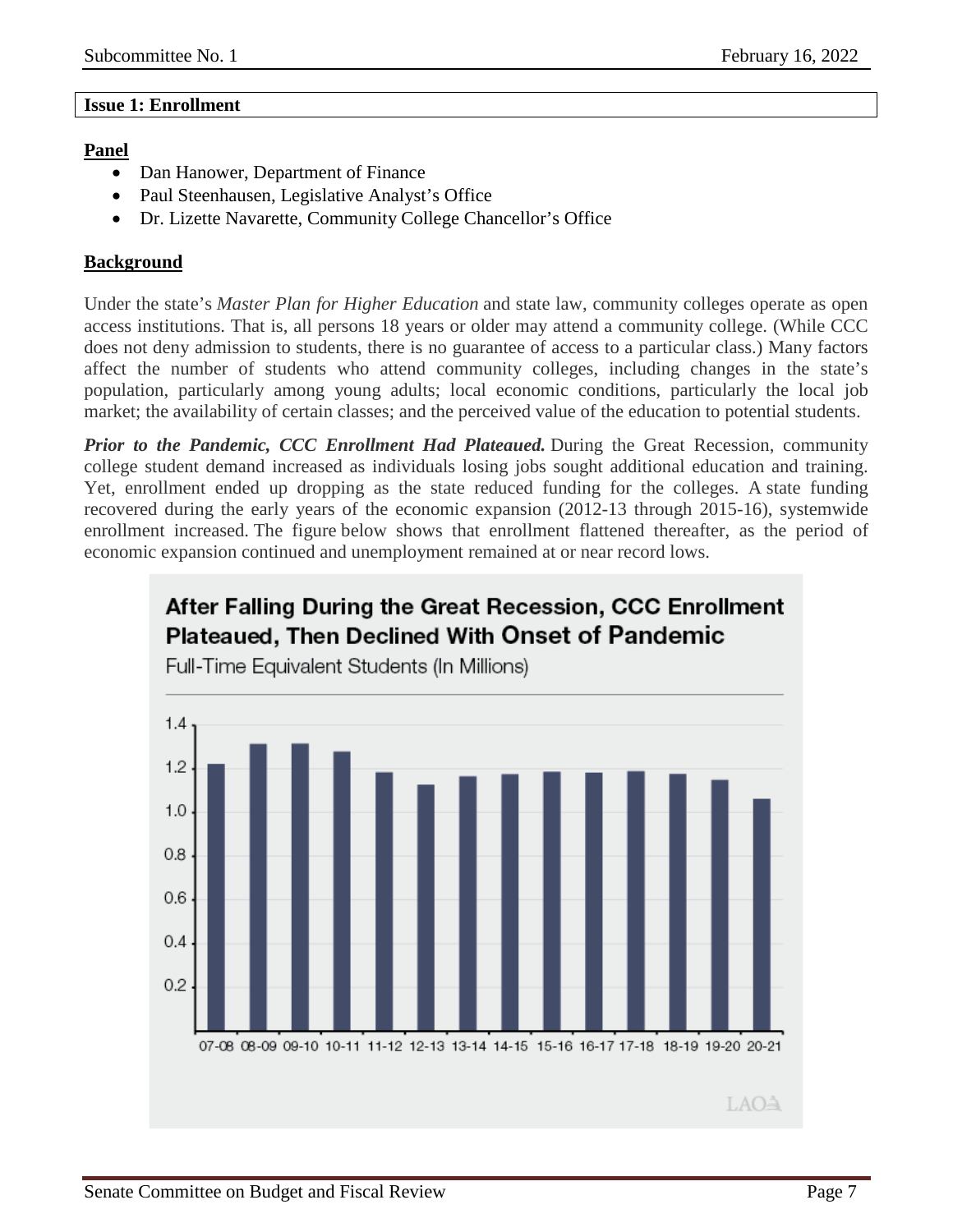*CCC Enrollment Has Dropped Notably Since Start of Pandemic.* Although four-year institutions both in California and elsewhere are seeing much more modest declines, the impacts the CCCs are experiencing in California are highly consistent with what is being observed across the country among community colleges when examined under conditions that hold the method consistent across institutions, something not typically done in most lay reporting. For example, when comparing the results of the California Community Colleges to other public two-year colleges using the National Center for Educational Statistics, the decline in headcount across the California Community Colleges is highly similar to that exhibited by public community colleges across the country. This clear divergence in pandemic impacts for different segments of higher education mirrors the way the pandemic has interacted with and exacerbated existing inequality such that, while the health and economic impacts of the pandemic have affected us all, better resourced institutions, communities, and individuals have experienced far less severe impacts and much quicker recovery than others.

*Several Factors Likely Contributing to Enrollment Drops.* Community college students are more likely to be underrepresented students of color, low-income students, working students, students with dependent children, non-native speakers of English, first generation college students, and older students. These populations, across a range of indicators, are experiencing far greater health and economic impacts of the pandemic. Further, these student may be choosing employment and rising wages for entry level or lower skill employment.

|                                | 2017-18<br><b>Actual</b> | 2018-19<br><b>Actual</b> | 2019-20<br><b>Actual</b> | 2020-21<br><b>Actual</b> | 2021-22<br><b>Estimated</b> |
|--------------------------------|--------------------------|--------------------------|--------------------------|--------------------------|-----------------------------|
| CCC <sup>a</sup>               | 1,188,872                | 1,177,205                | 1,149,078                | 1,062,572                | $1,009,443^b$               |
| Change from prior year         |                          | $-11,666$                | $-28.128$                | $-86,506$                | $-53,129$                   |
| Percent change from prior year |                          | $-1.0\%$                 | $-2.4\%$                 | $-7.5\%$                 | $-5.0\%$                    |

#### **Table: Drops in 2021-22 Enrollment Across CCC System Likely Linked to Pandemic** *Resident Undergraduate Full-Time Equivalent (FTE) Students*

a Reflects total credit and noncredit FTE students.

PReflects LAO estimate. Preliminary data for 2021-22 are not yet available. Early signals indicate CCC enrollment continues to drop, potentially more than is shown here.

Enrollment growth funding is provided on top of the funding derived from all the other components of the apportionment formula (which will be discussed in Issue 2). Community college enrollment has continued to drop throughout the pandemic.

*Colleges Have Been Trying a Number of Strategies to Attract Students.* Using federal relief funds, as well as state funds provided in the 2021-22 budget, colleges generally have been trying many strategies to attract students. Many colleges are using student survey data to adjust their course offerings and instructional modalities. Colleges are beginning to offer more flexible courses, with shorter terms and more opportunities to enroll throughout the year (rather than only during typical semester start dates). Colleges have been offering students various forms of financial assistance. For example, all colleges are providing emergency grants to financially eligible students, and some colleges are offering gas cards or book and meal vouchers to students who enroll. Many colleges are loaning laptops to students. Many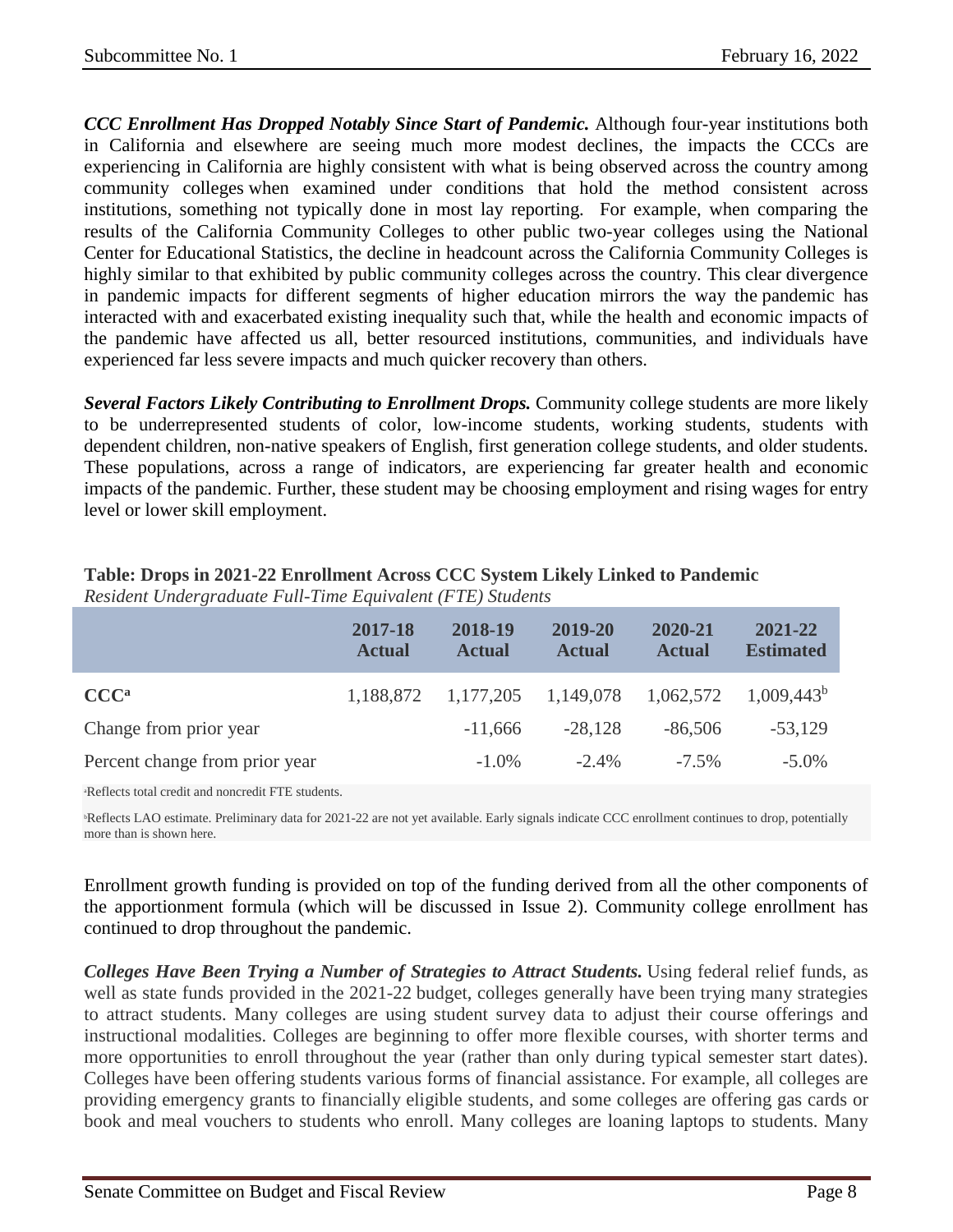colleges have expanded advertising through social media and other means. Additionally, many colleges have increased outreach to local high schools and created phone banks to contact individuals who recently dropped out of college or had completed a CCC application recently but did not enroll.

*Expectation on in-person instruction during pandemic.* The Governor's budget summary states the following: "It is the expectation of the Administration that community college districts aim to offer at least 50 percent of their lecture and laboratory course sections as in-person instruction for the 2022-23 academic year, provided the approach is consistent with student learning modality demand and public health guidelines in place at the time."

#### **Governor's Budget Proposals**

**Enrollment Growth.** The Governor's budget includes \$24.9 million ongoing Proposition 98 General Fund for 0.5-percent enrollment growth. (The state also provided funding for 0.5 percent systemwide enrollment growth in 2021-22.) Consistent with regular enrollment growth allocations, each district in 2022-23 would be eligible to grow up to 0.5 percent. Provisional budget language would allow the Chancellor's Office to allocate any ultimately unused growth funding to backfill any shortfalls in apportionment funding, such as ones resulting from lower-than-estimated enrollment fee revenue or local property tax revenue. The Chancellor's Office could make any such redirection after underlying data had been finalized, which would occur after the close of the fiscal year. (This is the same provisional language the state has adopted in recent years.)

**CCC Retention and Enrollment Strategies.** The Governor's budget includes \$150 million one-time Proposition 98 General Fund to support community college efforts to increase student retention rates and enrollment by primarily engaging with former students who may have withdrawn from college due to the impacts of COVID-19, and with current and prospective students who are hesitant to remain or enroll in college due to the impacts of COVID-19.

#### **Legislative Analyst's Office Assessment and Recommendations**

*Better Information Is Coming to Inform Legislature's Decision on Enrollment Growth.* By the time of the May Revision, the Chancellor's Office will have provided the Legislature with final 2020-21 enrollment data and initial 2021-22 enrollment data. This data will show which districts are reporting enrollment declines and the magnitude of those declines. It also will show whether any districts are on track to earn any of the 2021-22 enrollment growth funds. If some districts are on track to grow in the current year, it could mean they might continue to grow in the budget year. Even if the entire amount ends up not being earned in the current year or budget year, remaining funds can be used to cover apportionment shortfalls. If no such shortfalls materialize, the funds become available for other Proposition 98 purposes, including other community college purposes.

*Key Unknowns in Assessing \$150 M One-Time Funding Proposal.* Assessing the Governor's outreach proposal to fund additional student recruitment, reengagement, and retention is particularly challenging for a few reasons. First, the state does not know how much of last year's student outreach allocation colleges have been spent or encumbered to date. (Colleges are not required to report this information to the state.) Second, the state has no clear way of deciphering how effective colleges' spending in this area has been. Given continued enrollment declines, one might conclude that the funds have not achieved their goal of bolstering enrollment. Enrollment declines, however, might have been even worse without the 2021-22 student outreach funds. Third, some factors driving enrollment changes—including the economy, current favorable job market, students' need to care for family, and students' risk calculations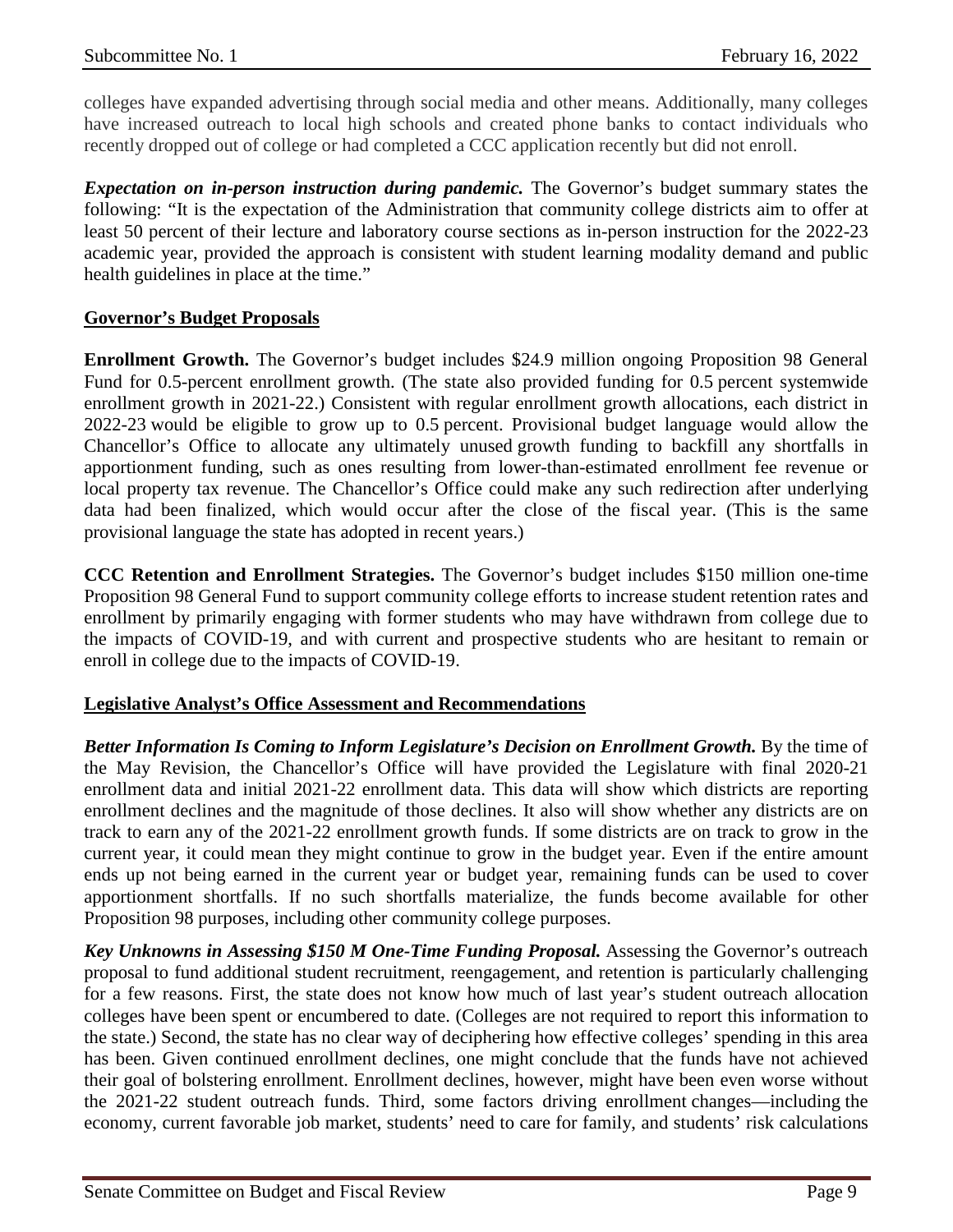relating to COVID-19—are largely outside colleges' control. To the extent these exogenous factors are stronger in driving student behavior than college advertisements or phone banks, student outreach might not be a particularly promising use of one-time funds.

*LAO Recommendation: Use Forthcoming Data to Decide Enrollment Growth Funding for 2022-23.* The LAO recommends that the Legislature use updated enrollment data, as well as updated data on available Proposition 98 funds, to make its decision on CCC enrollment growth for 2022-23. If the updated enrollment data indicate some districts are growing in 2021-22, the Legislature could view growth funding in 2022-23 as warranted. Were data to show that no districts are growing, the Legislature still might consider providing some level of growth funding given that enrollment potentially could start to rebound next year. Moreover, the risk of overbudgeting in this area is low, as any unearned funds become available for other Proposition 98 purposes.

*LAO Recommendation: Weigh Options on One-Time Funds.* To the extent the Legislature thinks colleges can effectively implement strategies to recruit students who otherwise would not have enrolled, it could approve the Governor's student outreach proposal. The Legislature, however, could weigh funding for this proposal against other one-time spending priorities for community colleges. For example, were the Legislature concerned about colleges' ability to cover continued COVID-19-related costs in 2022-23 given the expiration of federal relief funds, it could create a COVID-19 block grant. Such an approach would give colleges more flexibility to put funds where they may be the most effectively used, such as for student recruitment, mental health services, or COVID-19 mitigation.

#### **Suggested Questions**

On Compacts and prior goals,

- Can you provide us with an update on the CCC enrollment trends, proposed enrollment growth, and the retention strategies that the CCC expects to take? How are these factors in the CCC roadmap?
- Where are you at in heading towards accomplishing goals set forth in *Vision for Success*? Can you provide more information on that? Is it accurate to say some of the roadmap proposals will extend the time it will take to achieve some of the *Vision for Success* goals?

On Student Retention and Recruitment,

- How was current year funding distributed? What are some of the strategies being used by colleges? Do we know what the best practices are for retaining and recruiting students?
- Would proposed funding be distributed in same way, for same activities? Any changes proposed?

On expectations for in-person instruction,

CCCCO/DOF: Please provide more detail on 50 percent in-person vs 50 percent online expectations. Where is CCC at in complying with this expectation?

**Staff Recommendation**. Hold Open.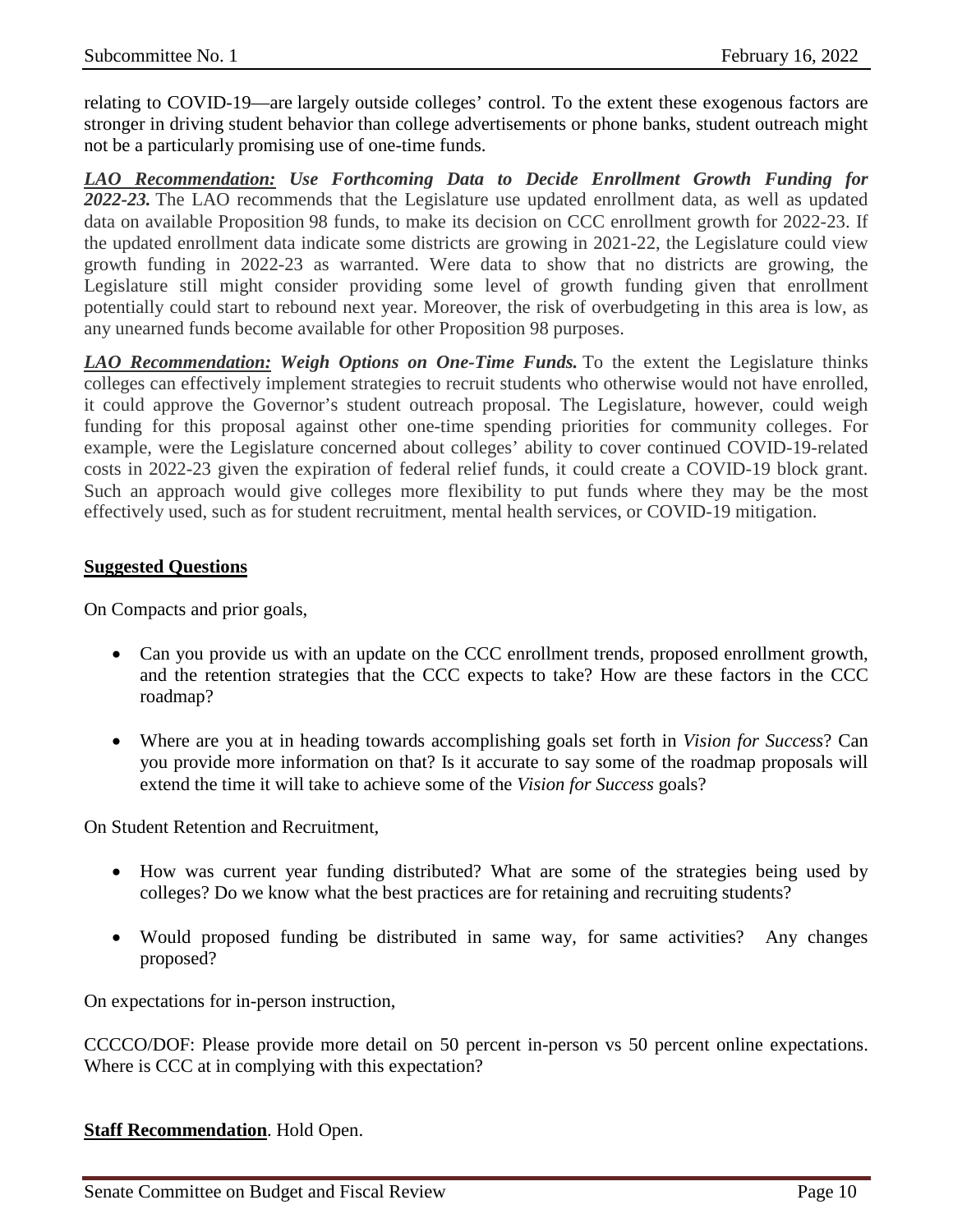#### <span id="page-10-0"></span>**Issue 2: Apportionments Increase**

#### **Panel**

- Dan Hanower, Department of Finance
- Paul Steenhausen, Legislative Analyst's Office
- Dr. Lizette Navarette, Community College Chancellor's Office

#### **Background**

*Most CCC Proposition 98 Funding Is Provided Through Apportionments.* Every local community college district receives apportionment funding, which is available for covering core operating costs. Although the state is not statutorily required to provide community colleges a COLA on their apportionment funding (as it is for K-12 schools), the state has a longstanding practice of providing one when there are sufficient Proposition 98 resources. The COLA rate is based on a price index published by the federal government that reflects changes in the cost of goods and services purchased by state and local governments across the country.

*Compensation Is Largest District Operating Cost.* On average, community college districts spend about 85 percent of their core operating budget on salary and benefit costs. While the exact split varies from district to district, salaries and wages can account for up to about 70 percent of total compensation costs. District pension contributions typically account for another 10 percent to 15 percent of total compensation costs. Health care costs vary among districts, but costs for active employees commonly account for roughly 10 percent of compensation costs, with retiree health care costs typically comprising less than 5 percent. Additionally, districts must pay various other compensation-related costs, including workers' compensation and unemployment insurance, which collectively tend to account for about 5 percent of total costs. Districts' other core operating costs include utilities, insurance, software licenses, equipment, and supplies. On average, about 15 percent of districts' operating budget is for these non-compensation-related expenses.

*Community Colleges' Base Increase Needed Partly for Pension Cost Increases.* To get a sense of how far the Governor's proposed base increases would stretch, the LAO compared them to the CCC's key operating costs. For the community colleges, the Governor's proposed base increase is substantial. A 5.33 percent cost-of-living adjustment (COLA) for apportionments would be among the highest COLA rates the colleges have ever received. Community colleges' pension rates, however, also are increasing in 2022-23 at an unusual pace (approximately two or three percentage points, depending upon the pension system). The relatively high rate increases are due to previously provided state pension relief ending, combined with long-term plans by the pension systems to continue paying down large unfunded liabilities. (The funding conditions of state pension systems improved with stock market gains the past couple of years, but sizeable unfunded liabilities remain.) Though the state's pension boards will not adopt final rates until spring 2022, updated estimates suggest that CCC will need to use approximately 30 percent (roughly \$120 million) of the proposed apportionment COLA to cover higher pension costs. Out of the remaining 70 percent, colleges must cover any health care cost increases as well as increases in utilities and other operating expenses and equipment (OE&E). While most community colleges likely will have sufficient funds to offer some level of salary increases, such increases might not be able to keep pace with inflation, given inflation also has been increasing at a historically fast pace.

*No Proposals for Addressing Unfunded Retirement Liabilities or Providing Pension Relief.* In recent years, the Governor's budget has had various budget proposals relating to education pension funding.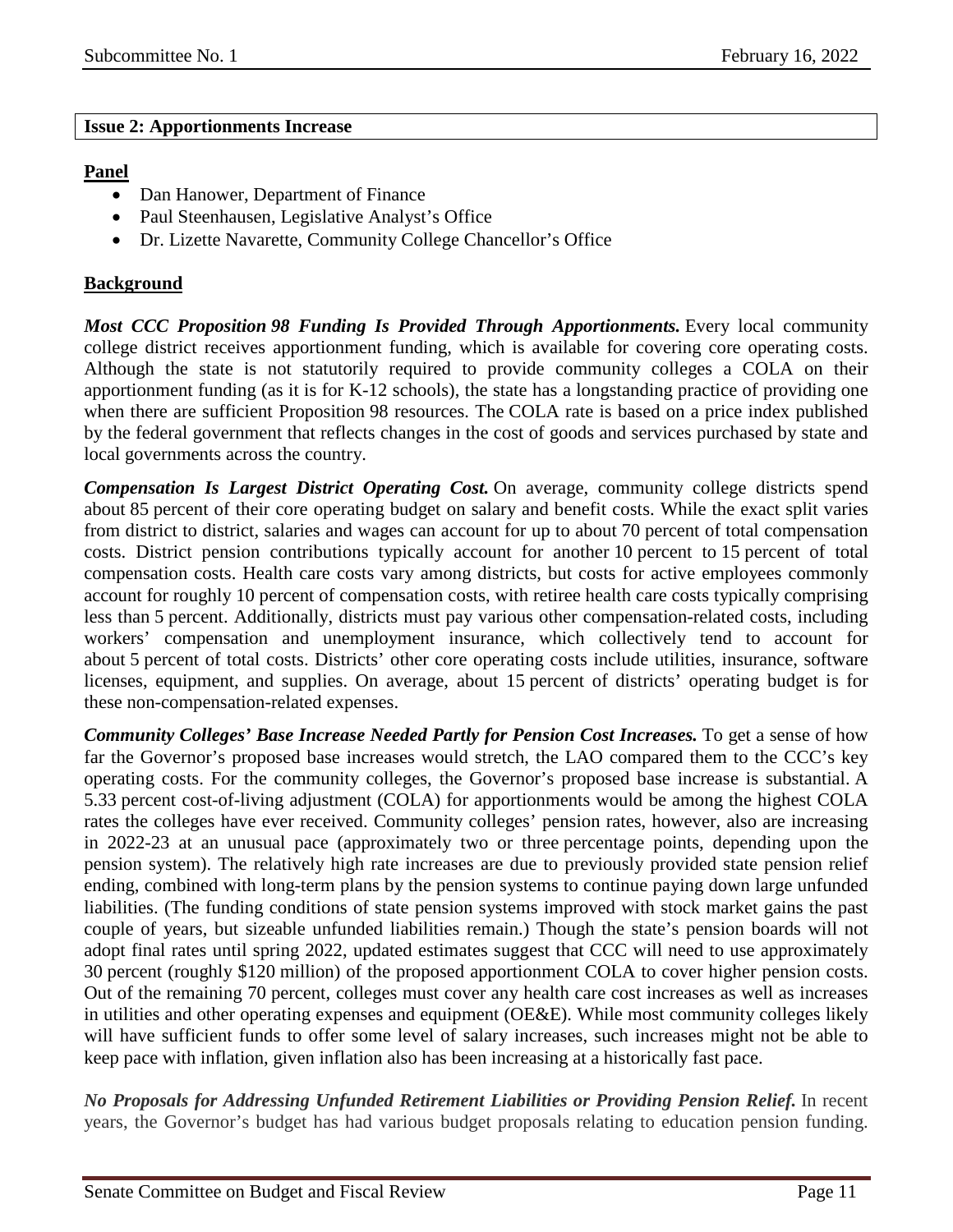These proposals have included making supplemental payments toward pension systems' unfunded liabilities as well as giving community college districts immediate pension relief by subsidizing their rates in 2019-20, 2020-21, and 2021-22. Though community colleges' employer pension contribution rates are expected to rise notably in 2022-23, the Governor's budget does not have any such proposals this year.

#### **Governor's Budget Proposal**

The Governor's budget proposes an increase of \$409.4 million ongoing Proposition 98 General Fund to provide a 5.33-percent Cost of Living Adjustment (COLA) for apportionments.

#### **Legislative Analyst's Office Assessment and Recommendations**

*COLA Likely to Be Higher in May.* The federal government released additional data used to calculate the apportionment COLA on January 27. Using this additional data, the LAO estimates the COLA for 2022-23 will be closer to 6.17 percent (about 0.8 percentage points higher than the Governor's January estimate). Covering this higher COLA rate for community college apportionments would cost about \$475 million, or about \$65 million more than included in the Governor's budget.

*Districts Are Facing a Couple of Notable Compensation-Related Cost Pressures in 2022-23.* Augmenting apportionment funding can help community colleges accommodate operating cost increases. One notable cost pressure in 2022-23 is salary pressure. With inflation higher than it has been in decades, districts are likely to feel pressure to provide salary increases. (If the total CCC salary pool were increased three percent to six percent, associated costs would range from roughly \$200 million to \$400 million.) A second notable cost pressure relates to districts' pension costs. Updated estimates suggest that community college pension costs will increase by a total of more than \$120 million in 2022-23, which represents about 30 percent of the COLA funding proposed by the Governor. (Like the other education segments, community college districts also expect to see higher costs in 2022-23 for insurance, equipment, and utilities, though these cost increases could be partly offset by costs potentially remaining lower than normal in other areas, such as travel.)

*Depending on Enrollment Demand, Districts Could Realize Some Workload-Related Savings.* As a result of declining enrollment since the onset of the pandemic, districts generally have been offering fewer course sections. On a systemwide basis, districts offered 45,000 fewer course sections in 2020-21 than in 2019-20, which likely resulted in tens of millions of dollars in savings from needing to pay fewer part-time faculty. (When districts reduce course sections, they typically reduce their use of part-time faculty, who are considered temporary employees, compared to full-time faculty, who are considered permanent employees.) To the extent districts continue to experience soft enrollment demand in 2022-23, they potentially could continue to realize lower costs due to employing fewer part-time faculty. (On net, however, colleges are still expected to see notable upward pressure on their total compensation costs in 2022-23.)

*Districts Face Cost Pressures Stemming From Expiration of Federal Relief Funds.* Over the past two years, districts have used federal relief funds to cover various operating costs, including new COVID-19 mitigation-related costs. Once these federal relief funds are spent or otherwise expire, districts likely will assume responsibility for covering ongoing operating costs such as for personal protective equipment, additional cleaning, and potentially COVID-19 screening and testing. Districts also will need to begin covering the technology costs (such as for computer equipment for students and staff as well as software licenses) that federal relief funds have been covering. In addition, a number of districts have used federal relief funds to backfill the loss of revenue from parking and other auxiliary programs. The loss of federal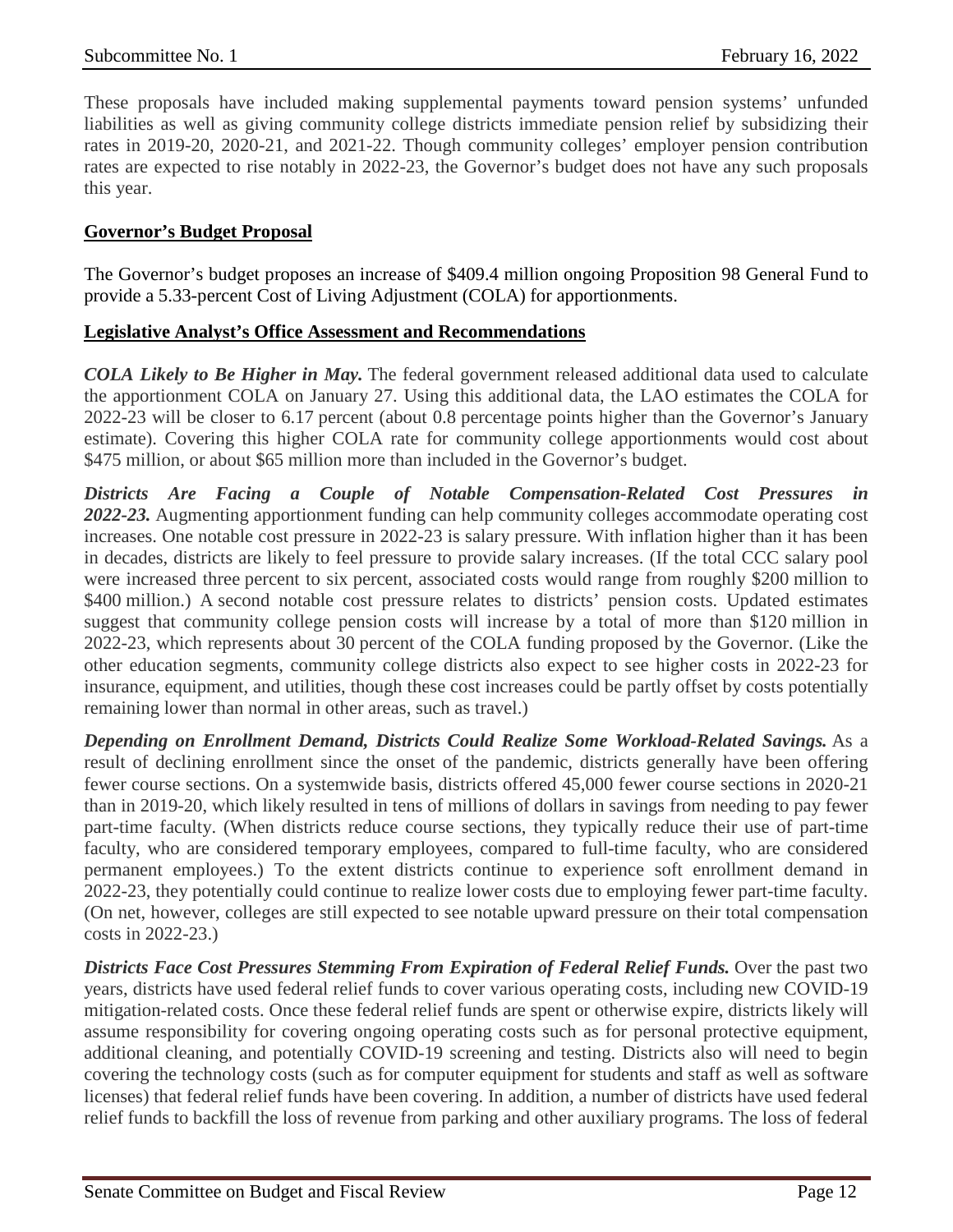funds will put pressure on district operating budgets to cover these costs should revenues from these auxiliary programs fail to return to pre-pandemic levels.

*LAO Recommendation: Make COLA Decision Once Better Information Is Available This Spring.* The federal government will release the final data for the 2022-23 COLA in late April 2022. By early May, the Legislature also will have better information on state revenues, which, in turn, will affect the amount available for new CCC Proposition 98 spending. If additional Proposition 98 ongoing funds are available in May, the Legislature may wish to provide a greater increase than the Governor's January budget proposes for community college apportionments. A larger increase would help all community college districts to address salary pressures, rising pension costs, and other operating cost increases while also helping them adjust to the expiration of their federal relief funds.

#### **Suggested Questions**

• Is a 5.33 percent COLA sufficient to keep up with growing costs of retirement and compensation as well as other cost pressures?

#### **Staff Recommendation.** Hold Open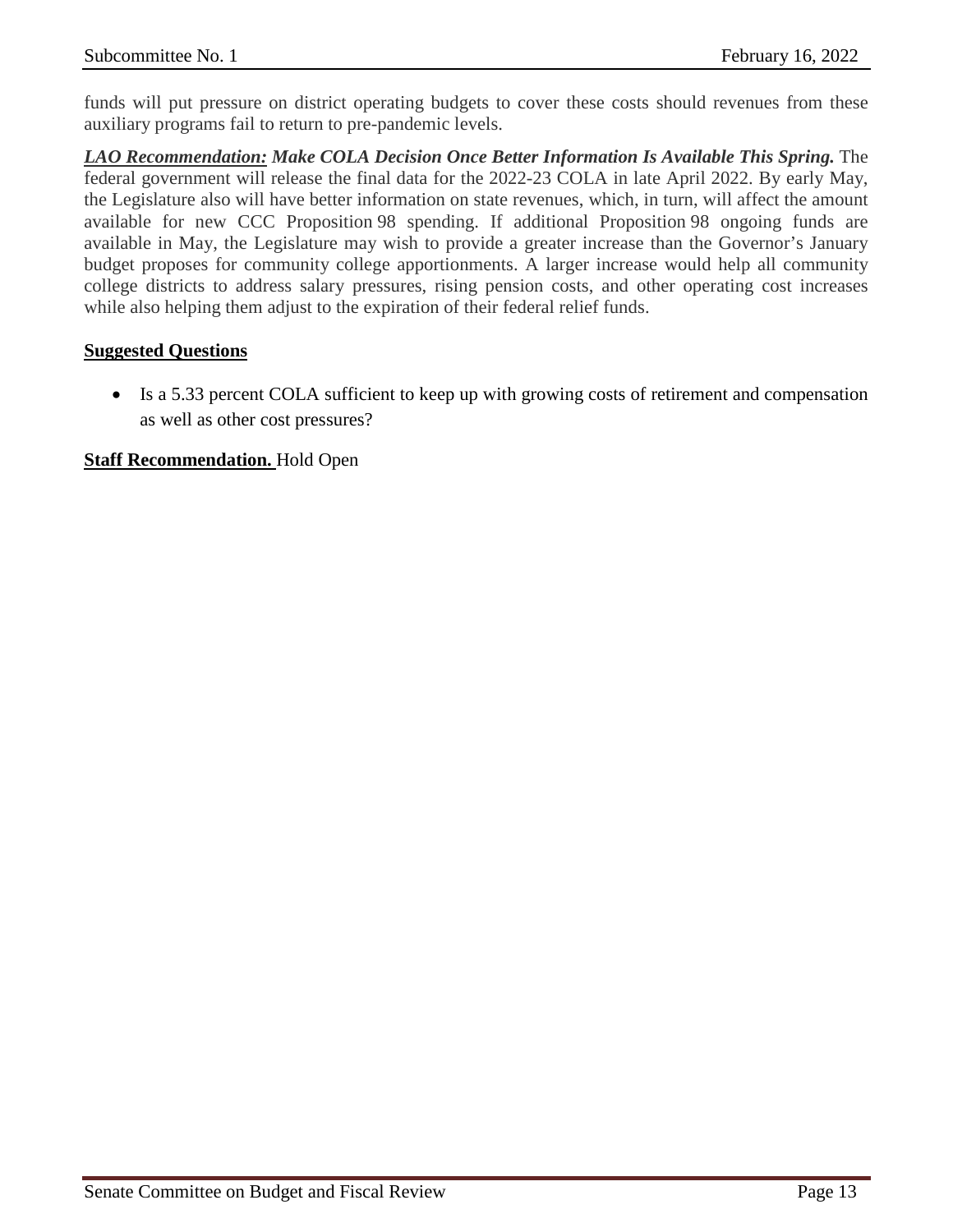#### <span id="page-13-0"></span>**Issue 3: Student Centered Funding Formula (SCFF) Modification**

#### **Panel**

- Dan Hanower, Department of Finance
- Paul Steenhausen, Legislative Analyst's Office
- Dr. Lizette Navarette, Community College Chancellor's Office

#### **Background**

*Student Centered Funding Formula.* For many years, the state has allocated general purpose funding to community colleges using an apportionment formula. Prior to 2018-19, the state-based apportionment funding for credit instruction almost entirely on enrollment. In 2018-19, the state changed the creditbased apportionment formula to the Student-Centered Funding Formula (SCFF), which includes three main components—a base allocation linked to enrollment (70 percent), a supplemental allocation linked to low-income student counts (20 percent), and a student success allocation linked to specified student outcomes (10 percent). For each of the three components, the state set new per-student funding rates. The rates are to receive a cost-of-living adjustment (COLA) each year.

- **Base Allocation:** The base allocation of the SCFF gives a district certain amounts for each of its colleges and state-approved centers. On top of that allotment, it gives a district funding for each credit FTE student (about \$4,200 in 2021-22). A district's FTE student count is based on a threeyear rolling average, which takes into account a district's current-year FTE count and counts for the prior two years. Enrollment growth for the budget year is funded separately and was covered in Issue 1.
- Supplemental Allocation: The supplemental allocation of the SCFF provides an additional amount (about \$1,000 in 2021-22) for every student who receives a Pell Grant, receives a needbased fee waiver, or is undocumented and qualifies for resident tuition. Student counts are "duplicated," such that districts receive twice as much supplemental funding for a student who is included in two of these categories (for example, receiving both a Pell Grant and a need-based fee waiver). The allocation is based on student counts from the prior year.
- Student Success Allocation: The SCFF also provides additional funding for each student achieving specified outcomes, including obtaining various degrees and certificates, completing transfer-level math and English within the student's first year, and obtaining a regional living wage within a year of completing community college. For example, a district generates about \$2,350 in 2021-22 for each of its students receiving an associate degree for transfer and about \$590 for each of its students completing nine or more career technical education units.

Districts receive higher funding rates for the outcomes of students who receive a Pell Grant or need-based fee waiver, with somewhat greater rates for the outcomes of Pell Grant recipients. In 2019-20, the student success component of the formula is based on a three-year rolling average of student outcomes data and only the highest award earned by a student is considered.

The 2019-20 budget package rescinded a previously scheduled increase in the student success share of the formula. The original 2018-19 legislation had scheduled to increase the student success share of the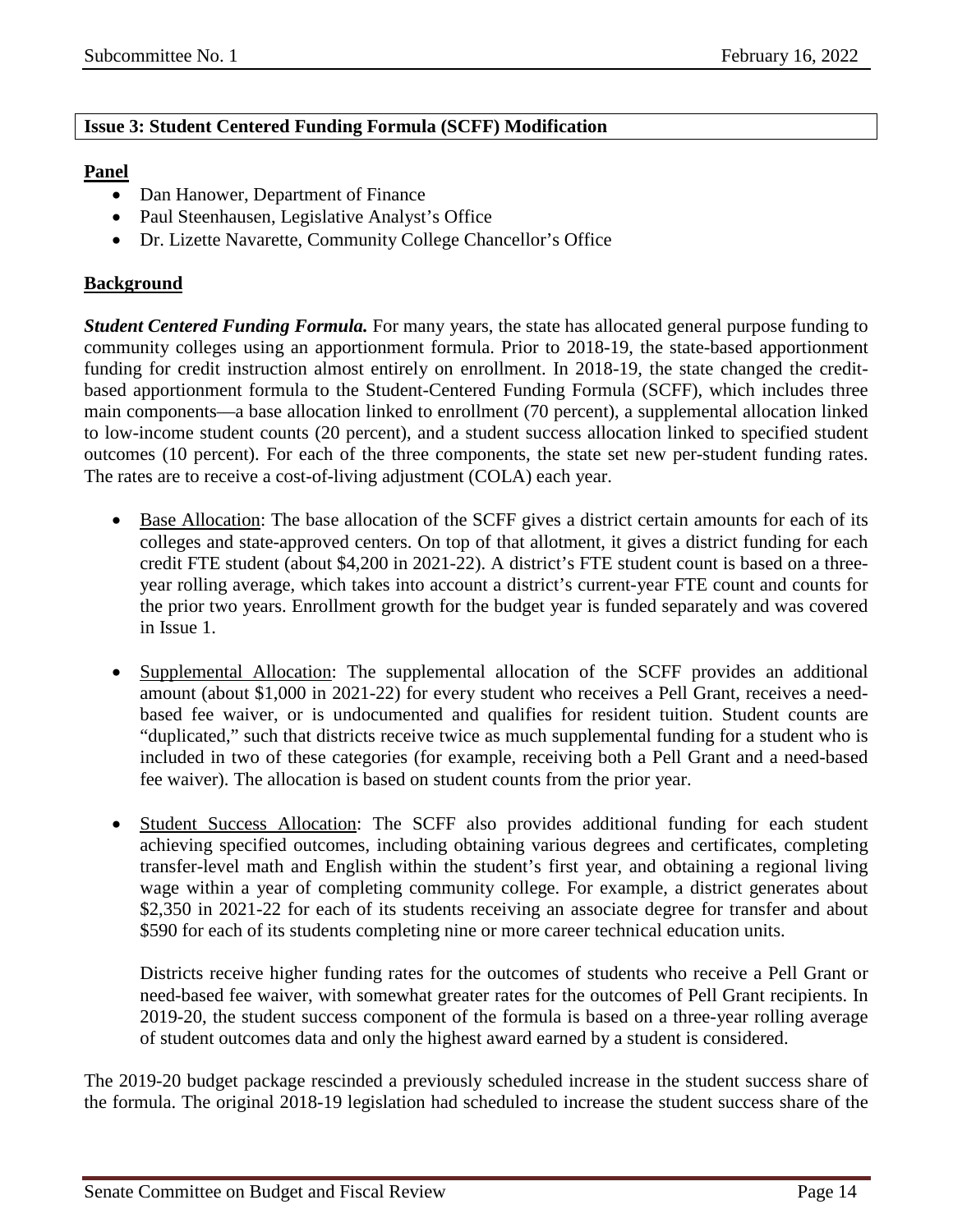formula from 10 to 20 percent by 2020-21, with a corresponding reduction to the share based on enrollment.

*Committee Was Charged With Studying Possible Modifications to Funding Formula.* The statute that created the Student Centered Funding Formula also established a 12-member oversight committee, with the Assembly, Senate, and Governor each responsible for choosing four members. The committee was tasked with reviewing and evaluating initial implementation of the new formula. It also was tasked with exploring certain changes to the formula over the next few years, including whether the supplemental allocation should consider first-generation college status and incoming students' level of academic proficiency. Statute also directed the committee to consider whether low-income supplemental rates should be adjusted for differences in regional cost of living. The committee officially sunset on January 1, 2022.

*Committee Recommended Adding First-Generation College Status to Formula.* In December 2019, the committee recommended that counts of first-generation college students be added to the supplemental allocation as well as the student success allocation. The committee recommended defining "first generation" as a student whose parents do not hold a bachelor's degree. (Currently, community colleges define first generation as a student whose parents do not hold an associate degree or higher.) The oversight committee recommended using an "unduplicated" count of first-generation and low-income students. (This means a student who is both a first-generation college goer and low income would be counted as one for purposes of generating supplemental funding.) Oversight committee members ultimately rejected or could not agree on the issues of adding incoming students' academic proficiency and a regional cost-of-living adjustment to the formula.

*Due to Disruptions Resulting From Pandemic, Certain Aspects of Formula Have Been Temporarily Modified.* Statute specifies the years of data that are to be used to calculate the amount a district generates under the SCFF. State regulations, however, provide the CCC Chancellor's Office with authority to use alternative years of data in extraordinary cases. Known as the "emergency conditions allowance," the CCC Chancellor's Office has allowed colleges to use alternative years of data for 2019- 20, 2020-21, and 2021-22. The purpose of the emergency conditions allowance is to prevent districts from having their apportionment funding reduced due to enrollment drops and other disruptions resulting from the pandemic. The emergency conditions allowance provisions are scheduled to sunset at the end of 2021-22.

In addition to the regulatory emergency conditions allowance, statute includes "hold harmless" provisions for community college districts that would have received more funding under the apportionment formula that existed prior to 2018-19 than the new formula. Additionally, the 2021 Budget Act extended the hold harmless provision for the Student Centered Funding Formula by one year, from 2023-24 to 2024-25. Under hold harmless, these community college districts are to receive the total apportionment amount they received in 2017‑18 adjusted for COLA each year of the period. Based on preliminary information, in 2020-21, about 20 districts were held harmless under these provisions, and the state provided \$160 million in total hold harmless funding. (This funding is above what these districts would have generated based upon the SCFF). The Chancellor's Office is expected to release final data for 2020-21 and preliminary data for 2021-22 by the end of February 2022.

*Chancellor's Office Is Analyzing Data to Determine a Possible Emergency Conditions Allowance for 2022-23.* In spring 2021, the Chancellor's Office issued a memo to community colleges signaling its intent to extend the COVID-19 emergency conditions allowance "for one final year" in 2021-22. According to the Chancellor's Office, the Board of Governors, which has the regulatory authority to adopt emergency conditions allowances, will revisit whether to extend the emergency conditions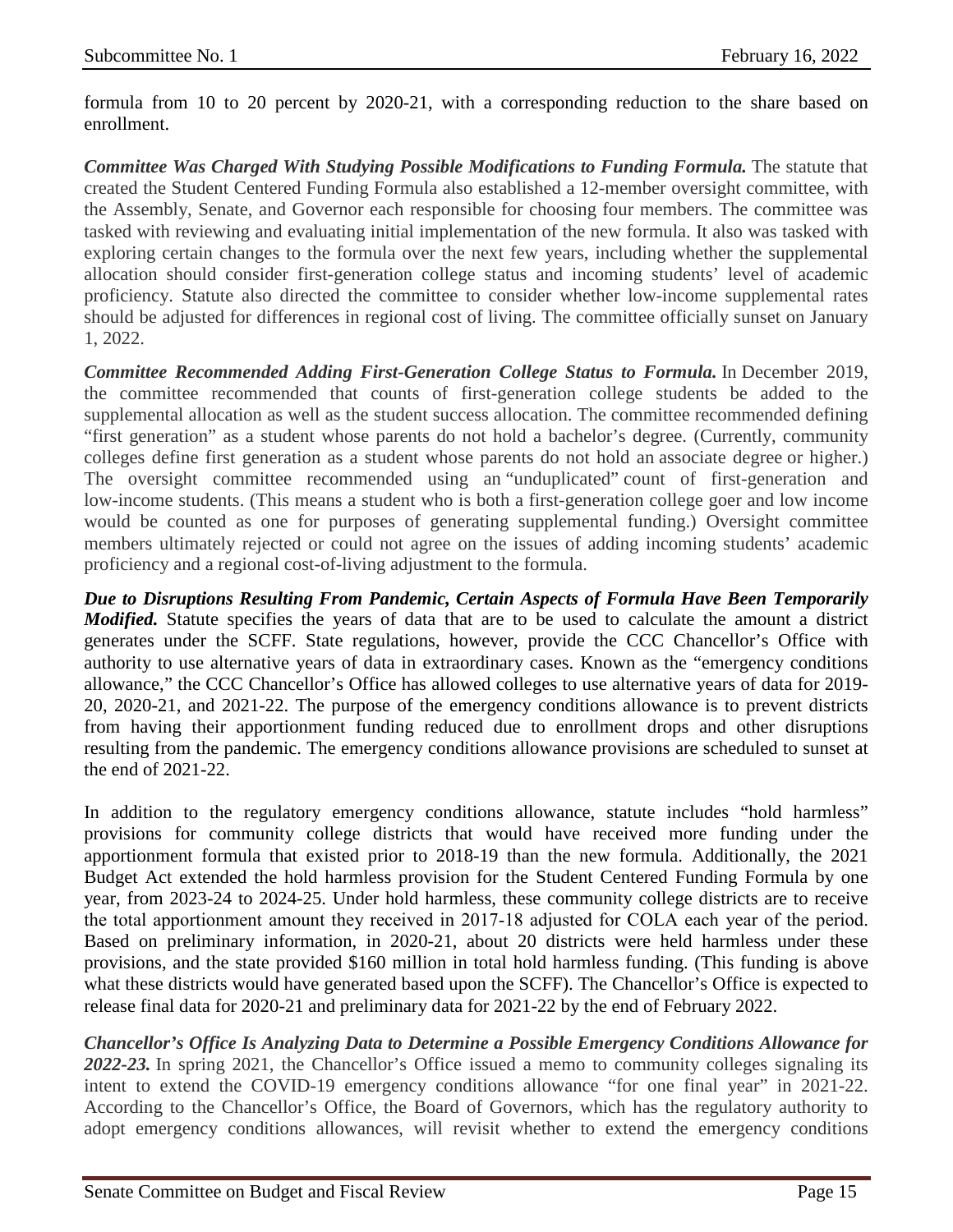allowance in spring 2022. The decision about whether to extend the allowance through 2022-23 will be based on an examination of districts' current-year enrollment trends, actions taken by districts to mitigate enrollment declines, and the health safety conditions in the state.

#### **Governor's Budget Proposal**

*Proposes to Change Hold Harmless Provision.* There is concern that districts funded according to the existing hold harmless provisions are on track to experience fiscal declines when the provision expires at the end of 2024-25. To address this issue, the Governor's budget proposes to create a new funding floor based on districts' hold harmless level at the end of 2024-25. Specifically, the Governor's budget proposes that, starting in 2025-26, districts be funded at their SCFF-generated amount that year or their hold harmless amount in 2024-25, whichever is higher. Whereas SCFF rates would continue to receive a COLA in subsequent years, a district's hold harmless amount would not grow. The intent is to eventually get all districts funded under SCFF, with SCFF-generated funding levels over time surpassing districts' locked-in-place hold harmless amounts.

*Supports Adding First-Generation Metric to SCFF.* The Governor also signals his interest in adopting the oversight committee's recommendation to incorporate first-generation college students into SCFF. Consistent with the committee's recommendation, the metric would be an unduplicated count (with a first-generation student who is also low income counting once for SCFF purposes). The Department of Finance indicates that colleges currently may not be collectively or uniformly reporting this data to the Chancellor's Office. (Currently, districts are relying on students self-identifying as first generation, and districts are not consistently reporting this information to the Chancellor's Office.) The Governor thus expresses his support to add this metric once "a reliable and stable data source is available."

*Does Not Address Question of Further Extending Emergency Conditions Allowance.* The Governor's budget does not include any proposal related to extending the COVID-19 emergency conditions allowance. In the LAO's discussions, the Administration has noted that the Board of Governors already has the authority to do so and has not taken a position one way or another on the issue for 2022-23.

#### **Legislative Analyst's Office Assessment and Recommendations**

*In Proposing a New Funding Floor, Governor's Goal Is Laudable.* Based on preliminary 2020-21 Chancellor's Office data, hold harmless districts generally are funded notably above the amount they generate through SCFF. These districts thus potentially face a sizeable "fiscal cliff" in 2025-26 when their current-law hold harmless provision expires. (These districts' funding declines could be made worse were their enrollment not to recover to pre-pandemic levels.) The LAO shares the Governor's concern that having districts cut their budgets to such a degree likely would be disruptive to students and staff. A better approach would be to have a more gradual reduction, which the Governor is attempting to accomplish with his hold harmless proposal.

*Hold Harmless Funding Creates Poor Incentives for Districts.* At the same time, being funded according to the Governor's proposed hold harmless provision creates poor incentives. The poor incentives stem from districts receiving funding regardless of the number of students they serve, the type of students they enroll, or the outcomes of those students. That is, the hold harmless provision does not promote the state's value of promoting access, equity, and student success. Moreover, some districts under the Governor's proposal will remain funded under the hold harmless provision for several years. (The exact length of time will depend on how each district's enrollment changes, how far districts' hold harmless level is currently above SCFF, and the size of future apportionment COLAs.) In the meantime,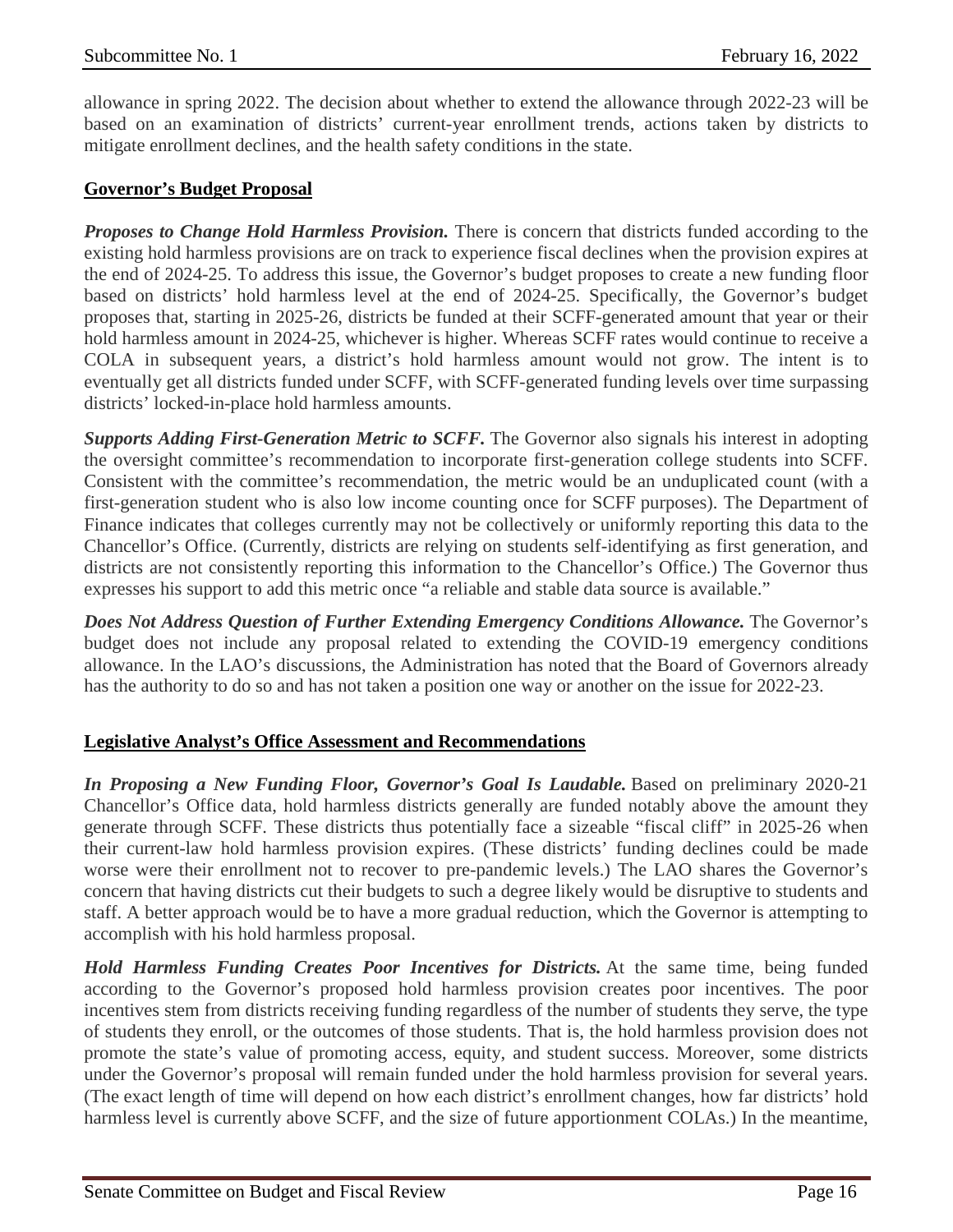those districts would not receive funding based on workload and performance. Instead, they would continue to have limited incentives to meet student enrollment demand, offer courses in the modality and during the times of day students prefer, and innovate in ways that improve student outcomes. All this time, these districts would be funded at higher per-student rates than their district peers without an underlying rationale.

*Merit to Adding First-Generation College Goers as a Metric.* Although some needs of first-generation college students may be similar to those of low-income students, first-generation students also have distinct needs. National research finds that although nonfinancially needy first-generation community college students may not have financial barriers, they often lack what is referred to as "college knowledge"—knowledge of how to make curricular choices, how to consult with faculty, and how to navigate often complex transfer pathways and other program requirements. Since first-generation students do not have family members with specific knowledge of the college landscape who can offer assistance on how to navigate through the college system, these students may require additional support from their community colleges. By adding first-generation status as a metric, the state could provide districts with funds to better help these students.

*Districts Currently Protected by Emergency Conditions Allowance Could Lose Enrollment Funding*. Were the Board of Governors not to extend the emergency conditions allowance in 2022-23, districts that do not grow back to pre-pandemic enrollment levels in 2022-23 would generate less enrollment funding in 2023-24 than they are currently receiving. (Due to a statutory funding protection known as "stability," these districts would receive their 2021-22 SCFF funding level, plus any COLA, in 2022-23. Beginning in 2023-24, however, their SCFF allocation would reflect their lower enrollment levels.) The Legislature may wish to consider whether it would like districts to begin adjusting their budgets in response to current enrollment conditions or provide districts another year to see if they can increase their enrollment levels.

*Increasing SCFF Base Rate Would Have Several Key Benefits.* Increasing the SCFF base rate would help colleges in addressing several challenges. Not only would a higher base rate help districts respond to salary and pension pressures (as discussed in Issue 2), but it also could help districts facing enrollment declines (as it would soften associated funding declines). Moreover, raising the base rate would have the effect of eliminating hold harmless funding more quickly. Districts would begin generating funding under SCFF sooner, and, in turn, their incentives to serve students would be stronger sooner. A higher base rate also could result in no district receiving less funding under SCFF compared to the former funding model—perhaps helping to bolster support of the formula itself and its focus on student outcomes and support.

*LAO Recommendation: Modify Governor's Hold Harmless Proposal by Setting a New Base SCFF Target.* The LAO recommends that the Legislature begin exploring the possibility of raising base SCFF funding. Two options for raising base funding are to: 1) Increase the base per-student rate and/or 2) Increase the basic allocation all districts receive to address their fixed costs. In deciding how much to increase base funding, the Legislature might consider various factors, including colleges' core cost drivers and student improvement goals. After deciding how to increase SCFF base funding and settling on a new level of base funding, the Legislature then could develop a plan for reaching the higher funding level, with the plan potentially stretching across several years. If the Legislature desired, it could start moving toward those higher rates in 2022-23 by redirecting some of the ongoing funds the Governor has proposed in his January 10 budget.

*LAO Recommendation: Also Move Toward Adding First Generation as a Metric.* Once data are consistently reported by districts, the Legislature could further refine SCFF by adding a first-generation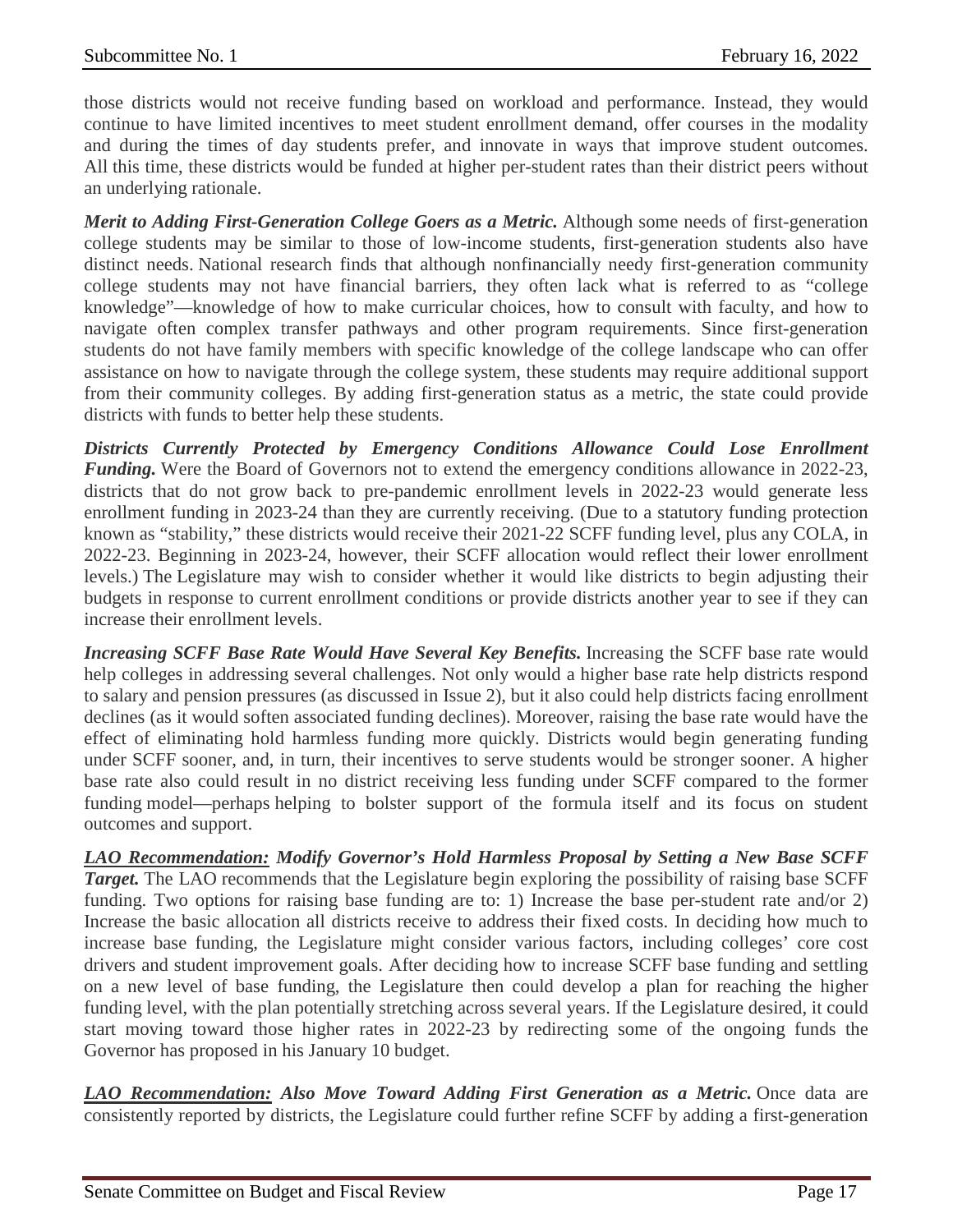student metric to the SCFF supplemental and student success allocations, as recommended by the SCFF Oversight Committee. Were the Legislature to increase the SCFF base rate, it likely could integrate first generation as a metric into the formula while still preserving the overall 70/20/10 split among SCFF's three allocation components. Modeling how much to adjust the underlying SCFF rates will become easier once data on the counts of first-generation students becomes available. In the meantime, the Legislature could direct the Chancellor's Office to work with the colleges to improve data collection in this area.

*LAO Recommendation: Direct Chancellor's Office to Provide Update on Emergency Conditions Allowance Decision.* Finally, the LAO recommends that the Legislature request the Chancellor's Office to clarify its intentions for next year with regard to the emergency conditions allowance. In particular, the Legislature should gain clarity on the specific criteria the Board of Governors intends to use in making such a determination. We the LAO recommends that the Legislature direct the Chancellor's Office to report this information to the Legislature at spring hearings.

#### **Suggested Questions**

- How many districts are currently funded by SCFF and do not need the Emergency Conditions Allowance or hold harmless provisions?
- How much above SCFF do districts covered by the Emergency Conditions Allowance or hold harmless provisions receive?
- Can you provide us with a walkthrough of how the proposed SCFF Hold Harmless changes will work? How was this determined to be a solution?
- DOF: Can you explain how the Administration intends to move districts over to the SCFF smoothly if their floor is determined from hold harmless provisions?
- LAO/DOF/CCCCO: Are there concerns that the Governor's proposed modification to the hold harmless provision would have a negative impact on the incentives components set forth in SCFF? Why or why not?
- We ask CCCCO and DOF to provide a response to the LAO's recommendations.
- Regarding the Governor's support for adding first generation metric to SCFF: Do we know what the impact would be statewide on different colleges?
- LAO: Do you have a recommendation for doing a hold harmless, or formula, revision that creates good incentives for districts?

#### **Staff Recommendation.** Hold Open.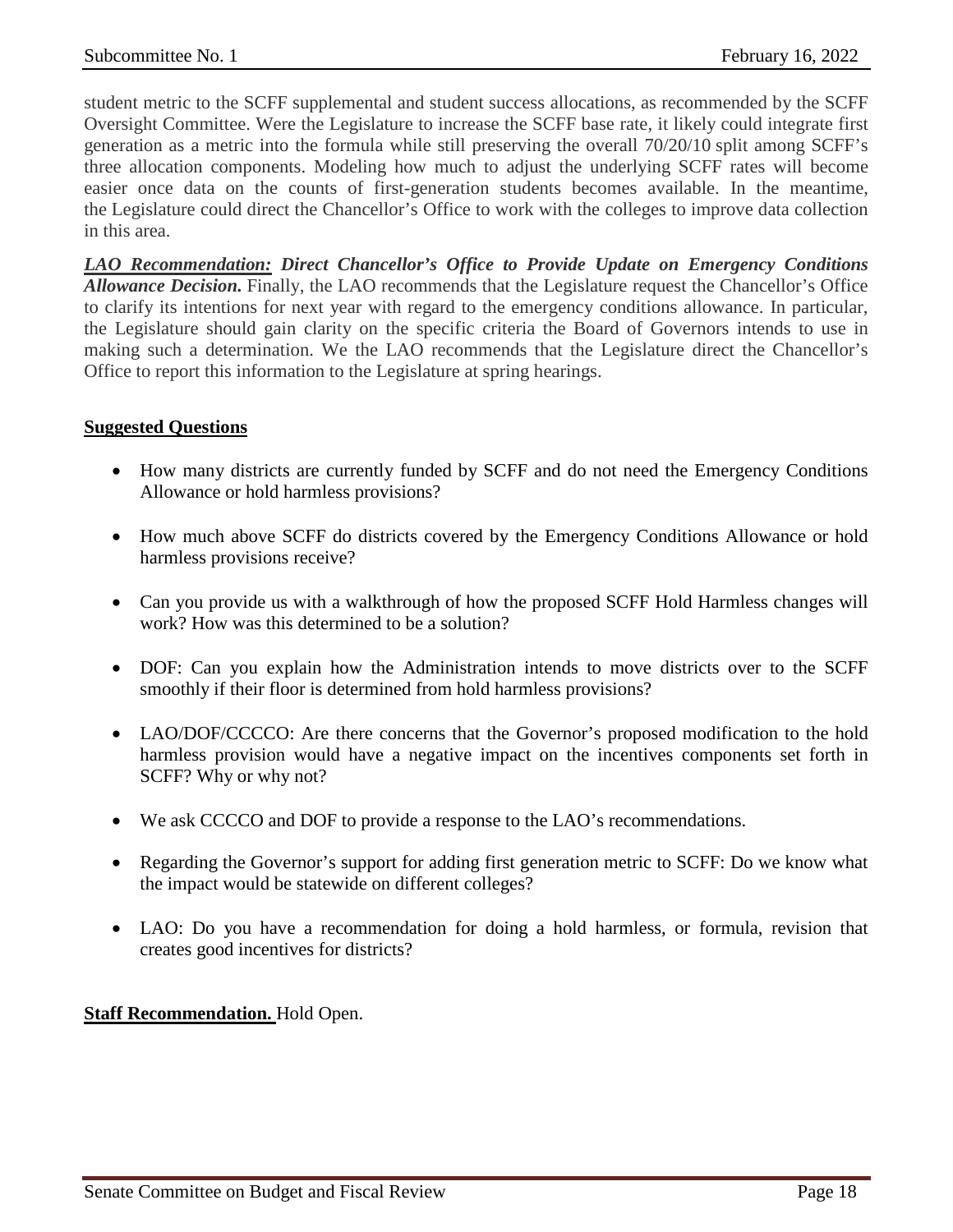#### <span id="page-18-0"></span>**Issue 4: Part-Time Faculty Health Insurance Program**

#### **Panel**

- Dan Hanower, Department of Finance
- Paul Steenhausen, Legislative Analyst's Office
- Dr. Lizette Navarette, Community College Chancellor's Office

#### **Background**

*Instruction at CCC Is Provided by a Mix of Full-Time and Part-Time Faculty.* Instruction at the community colleges is provided by nearly 20,000 full-time faculty and about 35,000 part-time faculty. Districts generally require full-time faculty to teach 15 units (credit hours) per semester (commonly five three-unit classes). Full-time faculty are either tenured or on tenure-track and are considered permanent employees of the district. In contrast, districts can decide whether to retain part-time faculty, who are considered temporary employees, for any given term depending on course scheduling and other considerations. Statute limits part-time faculty to teaching 67 percent of a full-time load at a given district (about ten units per semester or about three classes). Many part-time faculty maintain an outside job, some are retired and teaching only a course or two, and others teach part time at two or more districts (with their combined teaching load potentially equaling, or even exceeding, a full-time teaching load).

*Faculty Compensation Collectively Bargained at Local Level.* Both full-time and part-time CCC faculty generally are represented by unions. Each district and its faculty group (or groups) collectively bargain salary levels and benefits. (In some districts, full-time and part-time faculty are part of the same bargaining unit. In other districts, they are in separate bargaining units.)

*Pay for Full-Time Faculty Is Much Higher Than for Part-Time Faculty.* In 2020-21, full-time faculty were paid an average of \$105,000 annually. On average, districts paid part-time faculty \$60 per hour of instruction, with a range between \$20 per hour at the low end and \$80 per hour at the upper end. (Part-time faculty generally are not compensated for time they spend in preparation for classes or grading assignments.) Based on average pay, a part-time faculty member teaching three three-unit courses (nine hours per week) both in the fall and spring semester would earn about \$19,000 per year.

*Districts Provide Health Insurance to Full-Time Faculty.* All districts provide some level of funding for health care benefits for full-time faculty. Typically, the district offers several medical plan options (with various costs and coverage levels) and agrees to contribute a set amount toward premium costs, with a larger amount provided if the employee has a spouse or family. (A premium is the amount paid to an insurance company to have a health insurance plan. Health insurance plans also typically have patient copays and deductibles, which reflect direct out-of-pocket costs. For example, a plan might charge a patient a set amount for a particular medical service or hospital stay.) In many districts, the amount the district contributes covers the full or nearly full premium cost of the lowest-price plan for full-time faculty and all or most of the cost for the faculty's spouse and dependents. Employees are responsible for covering any remaining insurance premium costs not paid for by the district. In addition, districts often cover the full cost of dental and vision insurance for full-time faculty, with coverage also being extended to the faculty's dependents. Districts generally cover these health insurance costs using their unrestricted apportionment funding.

*Decades Ago, Legislature Created a Program to Promote Part-Time Faculty Health Insurance*. Part-time faculty collective bargaining agreements historically have not included district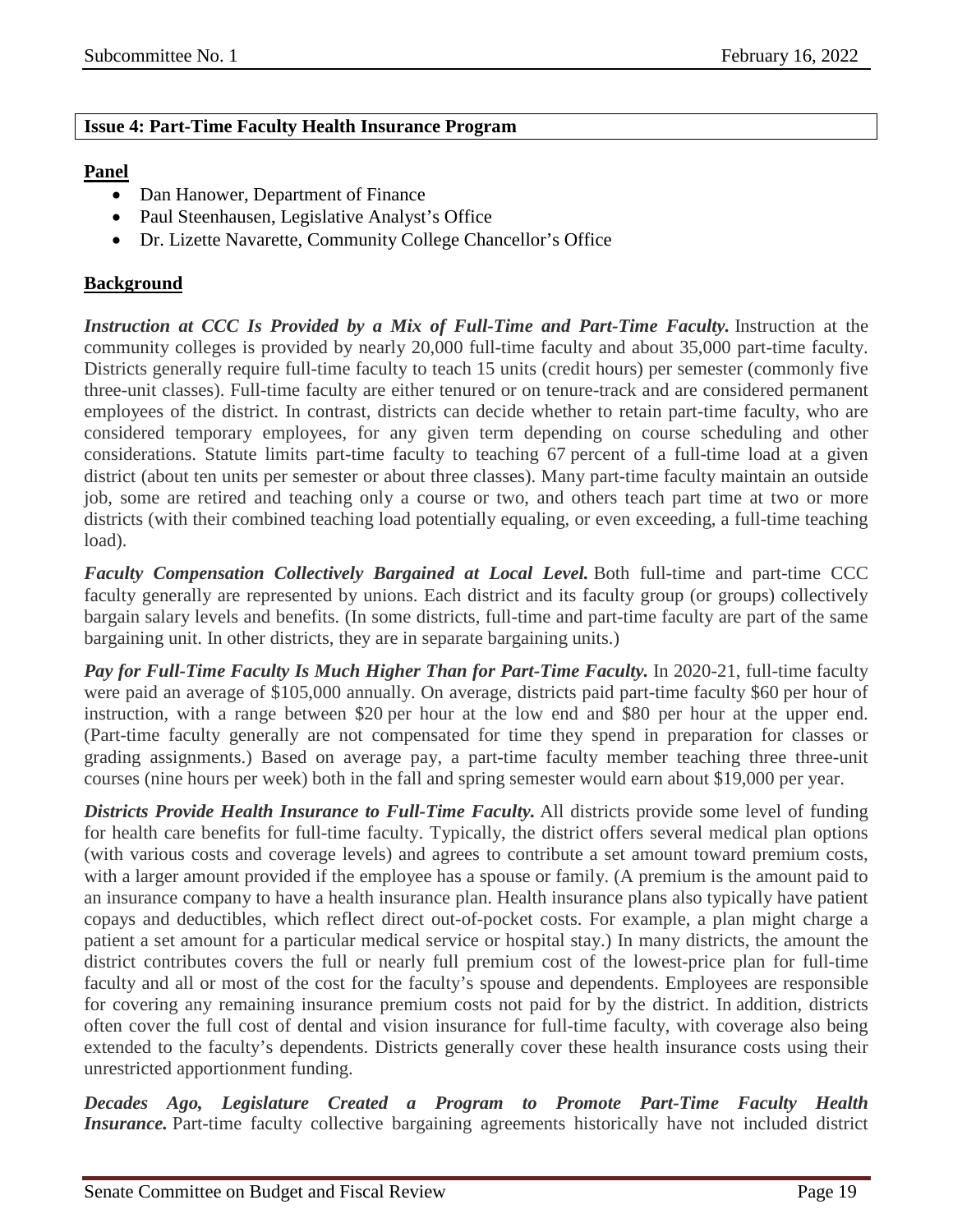funding for health care benefits. In an effort to create an incentive for districts to negotiate and provide subsidized health care for part-time faculty, in the 1990s the Legislature created the Part-Time Faculty Health Insurance Program. For this program, part-time faculty are defined as those with teaching assignments equal to or greater than 40 percent of a full-time assignment (typically about two courses). Through collective bargaining, districts and faculty representatives decide what health coverage to offer (such as whether to extend coverage to an employee's family). They also decide the share of health premiums to be covered by the district and the employee. The program does not cover dental or vision insurance.

*Program Designed to Cover a Portion of District Costs.* The program reimburses districts (the employer) for up to half of their health insurance premium costs provided to part-time faculty. The Chancellor's Office determines the exact share of district premiums to cover based upon the annual budget appropriation for the program. Districts generally cover remaining costs using their unrestricted apportionment funding. For years, funding for the categorical program was \$1 million ongoing. Due to the state's fiscal condition during the Great Recession, the program's budget was reduced to \$490,000 in 2009-10. The program has been funded at \$490,000 ongoing since that time.

*Almost Half of Districts Participate but Program Covers Small Share of District Costs.* The below figure shows that in 2020-21, 33 of CCC's 72 local districts submitted claims to the Chancellor's Office for reimbursement under the program. (Systemwide data are not available on all districts offering health insurance to part-time faculty. Some districts, however, do offer insurance to part-timers without seeking state reimbursement for a portion of those costs.) Just under 3,700 part-time faculty received health care coverage from these districts (about 10 percent of all part-time faculty). On average, districts covered about 80 percent of the \$31 million in total premium costs, with part-time faculty paying the remaining amount. Program reimbursements covered about 2 percent of districts' premium costs.

#### **Summary of Part-Time Faculty Health Insurance Program**

*2020-21*

| Number of districts participating                   | 33               |
|-----------------------------------------------------|------------------|
| Share of local districts participating              | 46 percent       |
| Number of part-time faculty participating           | 3,691            |
| Share of total part-time faculty participating      | About 10 percent |
| Total premium costs                                 | \$31,481,326     |
| Premium cost paid by district                       | \$24,722,739     |
| Premium cost paid by employee                       | \$6,268,587      |
| Annual program funding                              | \$490,000        |
| Percent of district premium cost covered by program | 2 percent        |

*Considerable Variation in Coverage Districts Offer to Part-Time Faculty.* Among districts participating in the program in 2020-21, the amount of premium costs covered by the district ranged from 100 percent to under 30 percent. That is, participating part-time faculty in these districts paid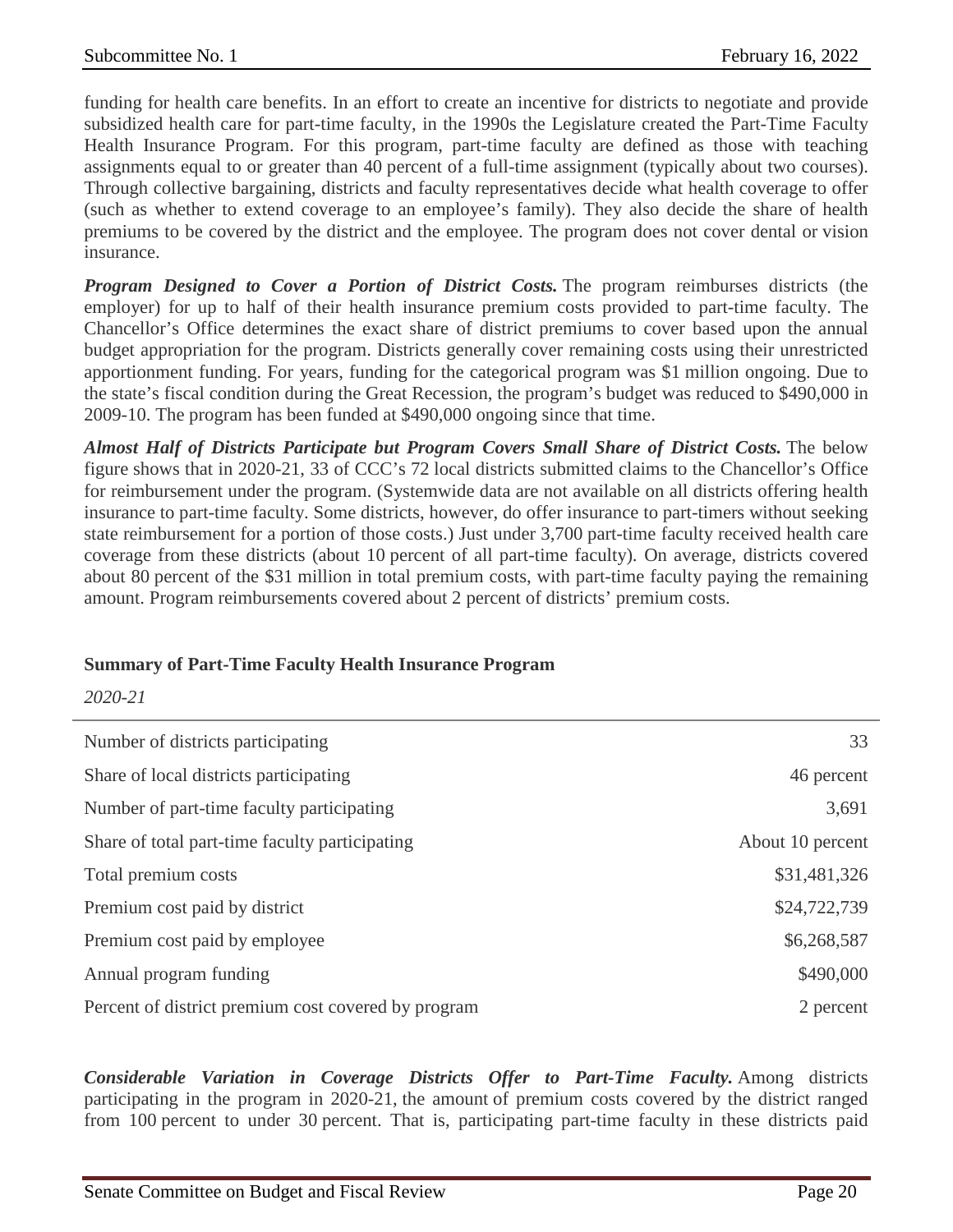between 0 percent to more than 70 percent of premium costs. In some cases, the amount the district covers for the insurance premium is based on a sliding scale of how many units a part-time faculty teaches, with a lower share of cost provided for those teaching fewer units or classes. Based on LAO's discussions with the California Federation of Teachers and several districts, the insurance offered to part-time faculty varies significantly across the CCC system in other ways too. For example, some districts offer the same medical plans to part-time faculty as the full-time faculty, whereas part-time faculty in other districts are limited to choosing medical plans with less coverage or higher out-of-pocket costs. Some districts cover only the employee (known as "self only" coverage), whereas other districts offer at least some level of coverage to the employee's spouse and dependents too. Districts vary as well in the number of terms a part-time faculty member must teach in a row (or within a certain period of time) to be eligible for a district-provided plan.

#### **State Health Insurance Requirements**

*Most Californians Have Health Insurance.* Since 2020, state law has required all adults and their dependents to have health insurance—a requirement commonly known as the "individual mandate." State residents who choose to go without health insurance generally face a state tax penalty. Roughly 90 percent of Californians have health insurance. Most insured Californians receive their health insurance through their employer. In addition, Medi-Cal offers free or low-cost medical coverage to qualifying low-income adults and children in the state. Older adults generally are eligible for Medicare, a federal program that provides health insurance primarily for persons 65 years or older. California also has a state-run service, known as Covered California, as discussed below.

*Health Insurance Available Through Covered California.* California residents who do not receive health care coverage through their employers, spouse, or from other government programs can purchase insurance that meets established quality standards through a central health insurance marketplace known as the California Health Benefit Exchange (Covered California). Residents who meet certain qualifications (including having income below a specified level) can receive subsidized premiums and other financial assistance when they purchase an insurance plan through Covered California.

*Rules Around Who Can Qualify for Premium Subsidies Under Covered California.* Importantly, if a person's employer provides a health plan that is deemed affordable to the employee and provides a specified minimum level of coverage, the employee cannot qualify for subsidies (for themselves or their families) through Covered California. (In such cases, a person can still purchase health insurance through Covered California but would pay the full cost of the plan.) Currently, employer-provided insurance is considered affordable by the federal government if the employee's share of the annual self-only premium for the lowest-priced plan costs less than 9.6 percent of the employee's household income. If the employer offers a plan that meets this definition of affordable (and meets certain other standards) but the employee turns it down and receives financial help through a Covered California plan, the employee has to pay back the Covered California subsidy when filing state and federal taxes.

*"Family Glitch" Has Negative Implications for Some Employees.* Importantly, affordability is based on the cost of a plan to cover the employee only—not the cost of the plan that would also cover their spouse or dependents. If the employer contributes little to nothing for the spouse's and dependent's premium, some employees may find adding family members to the employer-sponsored plan financially prohibitive. Nonetheless, the family remains ineligible for financial assistance through Covered California (as the district still offered insurance to the employee). This outcome is often referred to as the family glitch.

#### **Governor's Budget Proposal**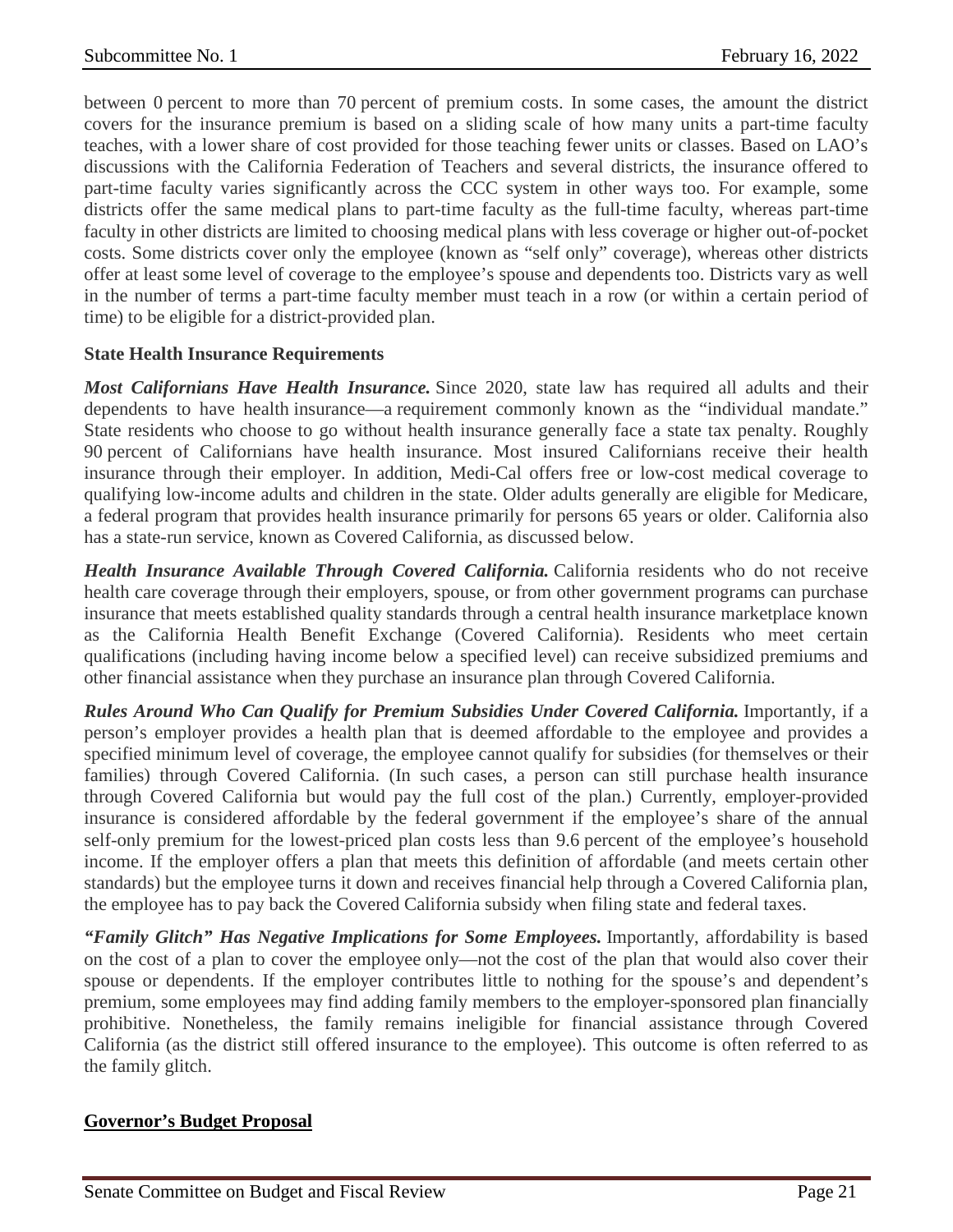The Governor's budget proposes an increase of \$200 million ongoing Proposition 98 General Fund to augment the Part-Time Faculty Health Insurance Program to expand healthcare coverage provided to part-time faculty by community college districts. The Governor's stated intent in providing the large augmentation is to create a stronger financial incentive for more community college districts to provide medical care coverage to their part-time faculty. The Governor's budget does not propose any other changes to the program itself.

#### **Legislative Analyst's Office Assessment and Recommendations**

*Problem Is Unclear.* The Governor indicates an interest in expanding medical coverage for part-time faculty. The administration, however, has not yet provided any data on the number of part-time faculty who do not have health insurance. The administration also has not provided any data on the share of part-time faculty who access health insurance through an outside job, spouse, Medi-Cal, Medicare, or Covered California. (District administrators the LAO spoke with believed that most part-time faculty have health insurance through one of these means.) Without these data, determining whether a problem exists involving health care access or affordability is not possible.

*Some District-Provided Health Care Coverage May Be Disadvantaging Certain Part-Time Faculty*. Some part-time faculty working in districts that offer health insurance could be worse off than had their district not offered health care. This is particularly the case if employers provide plans that keep premium costs for the employee to less than 9.6 percent of household income but provide little or no contribution toward covering the employee's family. In such cases, coverage through the district-provided plan for a spouse or dependents might cost more than coverage through a Covered California plan. Nonetheless, the availability of the district plan for the employee would prevent the family from receiving financial assistance if they enroll in a Covered California plan due to the family glitch. In such circumstances, the family could have higher health insurance costs than if no district-provided plan had been offered. Like other related data in this area, the administration has not yet provided data on how many part-time faculty are being negatively affected in this way.

*Part-Time Faculty Face Greater Uncertainty With District-Provided Coverage.* Given declining enrollment across the CCC system, districts have been reducing course section offerings. These reductions mean fewer teaching opportunities for part-time faculty. If part-time faculty are not hired or fall below a certain number of teaching units, they stand to lose district-provided health care or see an increase in their premium costs. Even were districts to offer robust coverage for part-time faculty and their families, the Legislature thus faces the policy question of whether this CCC program is the best way to provide them health insurance—with part-time faculty potentially fluctuating in and out of district-provided coverage. Potentially having to change health plans frequently might be less optimal for part-time faculty than remaining insured under Covered California.

*Proposal Raises Equity Issues for Other Part-Time Workers in State.* California has many part-time employees throughout state and local government. Yet, the state generally does not fund a special health care program for these other groups. Expanding a program for part-time CCC faculty thus could create an inequity relative to other part-time workers. Also, such a major expansion of the current program for CCC part-time faculty could set a greater precedent for dealing with each group of part-time workers separately, potentially introducing further inequities.

*Proposal May Not Be the Best Approach to Improve Health Care Affordability.* If the goal is to improve health care affordability and statewide coverage, the Governor's proposal might not be the best approach as it likely would only impact a relatively small number of residents. Notably, a recent report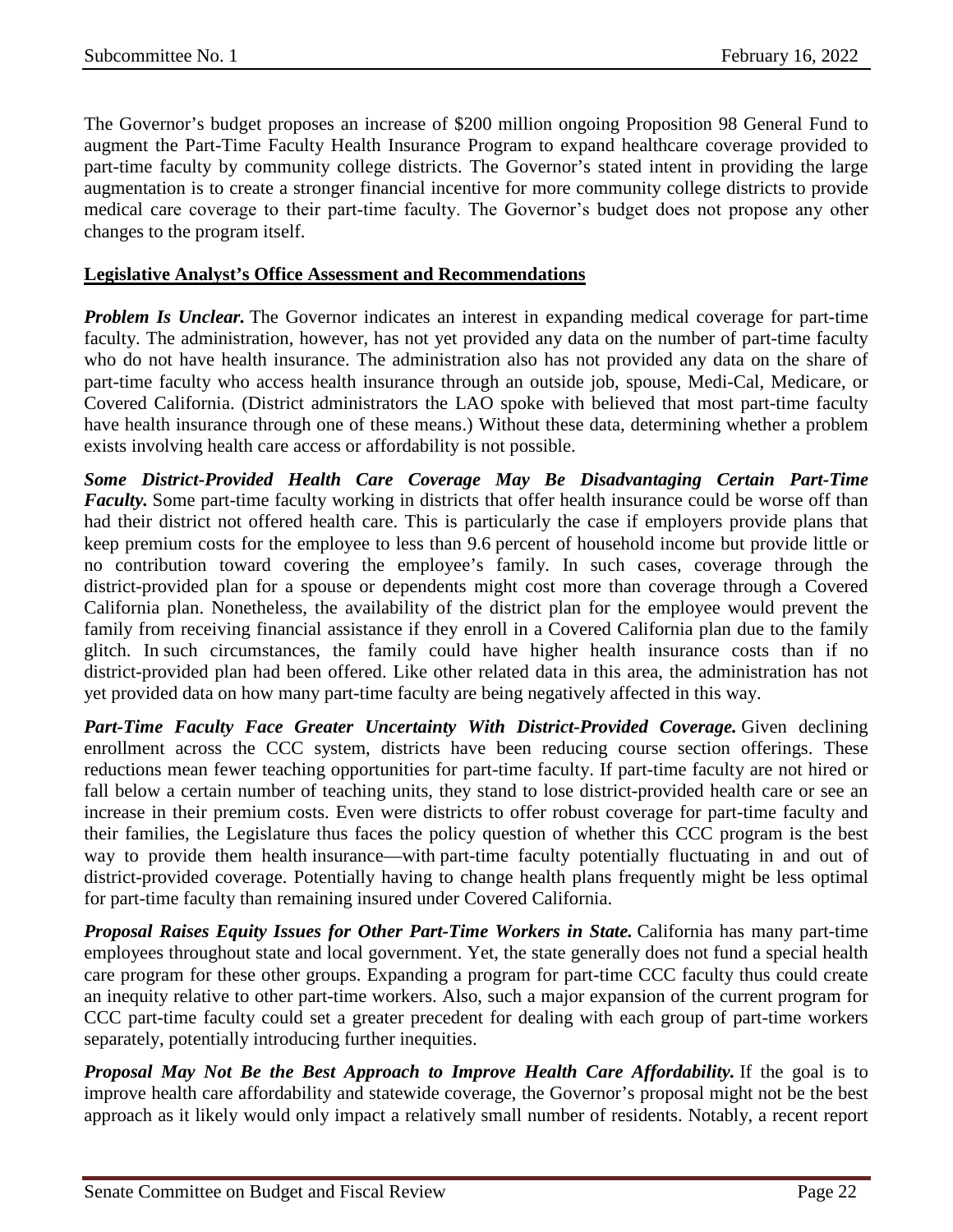from Covered California highlights various options to offer increased financial assistance to a much broader group of Californians than this proposal, with state costs ranging from \$37 million to \$452 million. These options are designed to reduce or eliminate various health care costs (such as the amount patients must pay for certain medical services and the maximum they are required to pay out-of-pocket in a given year) for low- and middle-income Californians who have purchased health plans through Covered California.

*More Information Is Needed to Assess How Best to Enhance Health Coverage.* The Legislature needs additional information if it is to assess the implications of the Governor's proposal. In particular, the Legislature needs clarification about what problem the Administration is trying to solve, the extent of the problem, and why the proposal in the Governor's budget is the most optimal solution. The Legislature also needs information allowing it to compare the health coverage for part-time faculty to other part-time workers in the state. Without this information, moving forward with the Governor's proposal could have unintended, counterproductive effects—potentially exacerbating rather than mitigating health coverage inequities. Furthermore, gathering more information on these issues likely would take several months, making budget action for 2022-23 impractical.

*LAO Recommendation: Legislature Could Task Administration With Providing This Information.* If the Legislature is interested in enhancing health coverage for part-time workers, it could direct the administration, in coordination with the Chancellor's Office, to obtain more information on the insured status of part-time faculty and on the part-time faculty health care plans currently offered by districts. The Chancellor's Office could survey part-time faculty and districts to learn, at a minimum:

- What percent of part-time faculty have health insurance? What is the source of their health insurance?
- What factors are driving whether districts offer health insurance to part-time faculty and what factors are driving the type of coverage they provide?
- For districts that offer health insurance to part-time faculty, does the coverage extend to the employee's family? If so, how much of the premium is covered by the district? How many part-time faculty are on this type of coverage?

The Legislature similarly could direct the Administration to work with other state agencies to gather comparable information for other part-time workers in the state. The Legislature could give the Administration until October 2022 to submit this information. With such information, both the Administration and Legislature would be much better positioned to inform potential budget decisions for 2023-24 and decide how best to enhance health coverage for part-time workers in California.

#### **Suggested Questions**

- How many colleges/districts currently participate in this program? Is this number expected to increase because of this proposal?
- How many part-time faculty currently have health insurance? Is there an estimate by the administration on how many go uninsured?
- How would this proposal interact with the premium subsidies currently provided to lowerincome Californians through Covered California?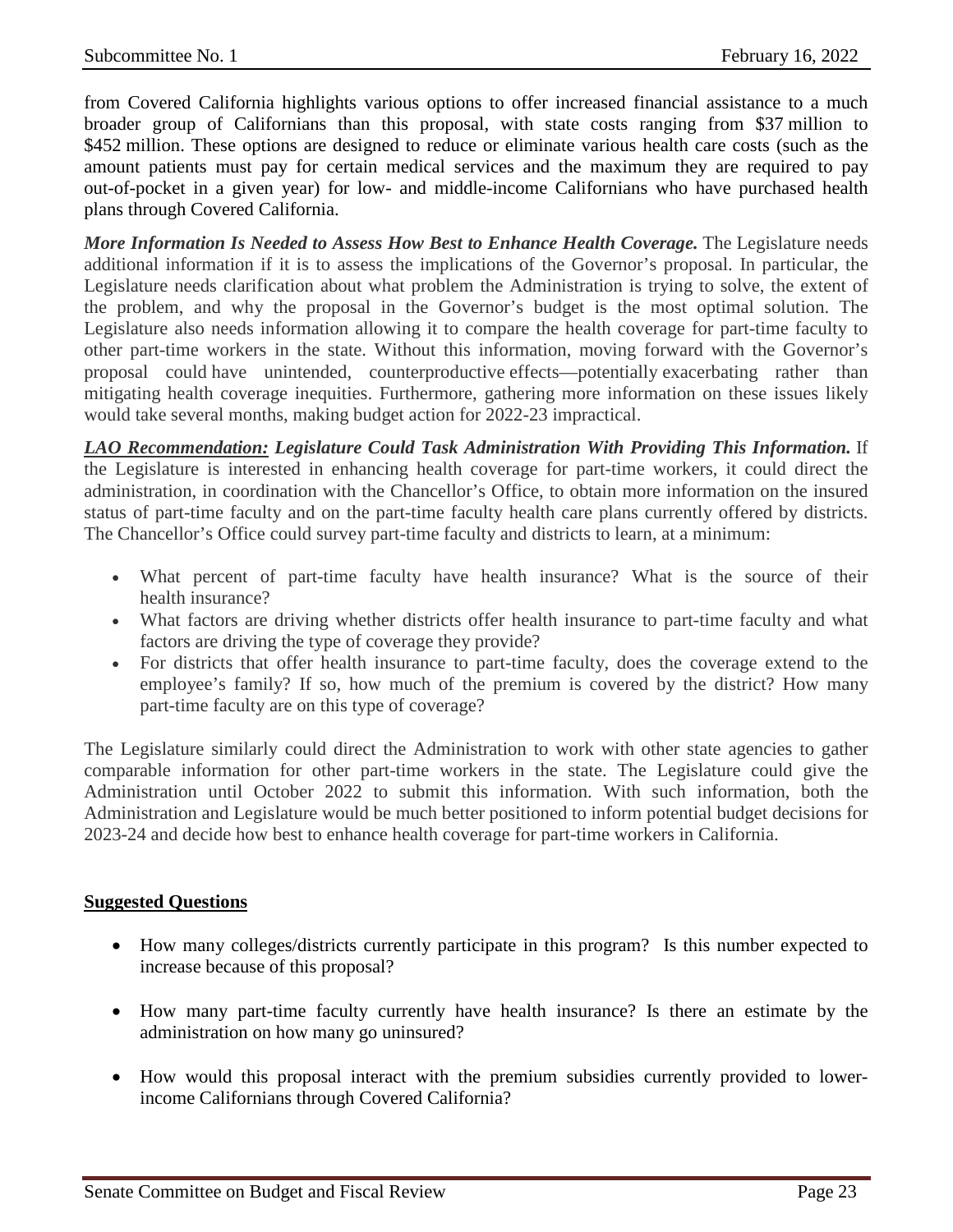**Staff Recommendation.** Hold Open.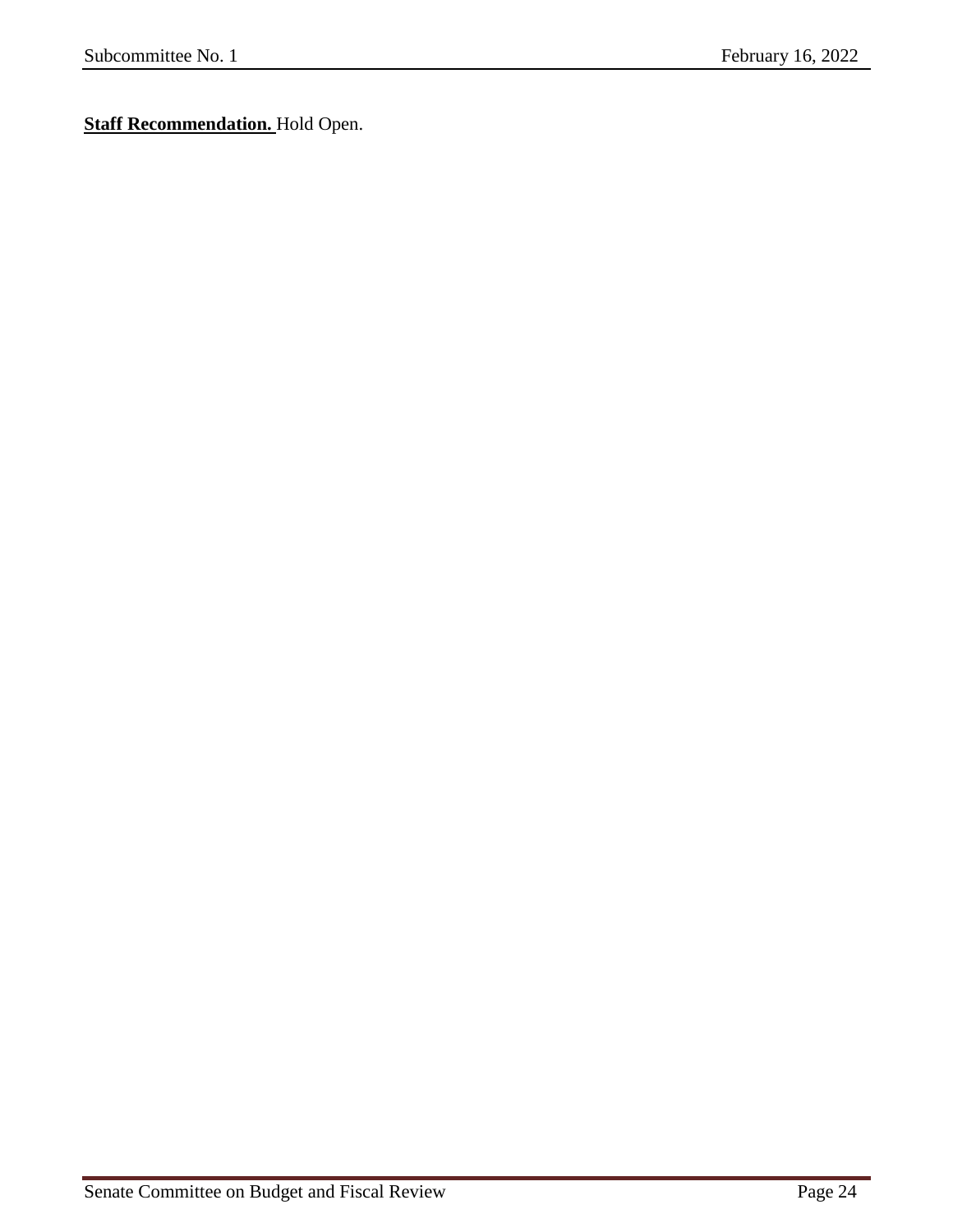#### <span id="page-24-0"></span>**Issue 5: Lower division/ transfer-related issues**

#### **Panel**

- Dan Hanower, Department of Finance
- Paul Steenhausen, Legislative Analyst's Office
- Dr. Lizette Navarette, Community College Chancellor's Office

#### **Background**

*Common Course Numbering.* Currently, community colleges generally have their own locally designated names and numbers for courses (such as "PS 15" for a political science course in California Government at one college and "POL 120" for the same course title and content at another college). This can make it difficult for students taking courses at more than one community college to identify which ones will be accepted for credit at their home institution. Many courses do have a C-ID number, which is a state-funded supranumbering system administrated by the CCC Academic Senate that allows colleges to keep their local numbering system but adds a second name and number that is the same across colleges with a comparable course (such as "C-ID POLS 110" for California Government courses). AB 1111 requires, by July 1, 2024, that community colleges retire their unique local numbering systems and instead to adopt a common course number. It requires that the common course numbering system be student facing, based on the work of the workgroup established in the Budget Act of 2021, and ensure that comparable courses across all community college have the same course number.

The 2021 Budget Act included \$10 million one-time General Fund to establish a workgroup that supports the development and implementation of a common course numbering system throughout the community college system, and if feasible, align the proposed common course numbering system with course numbering systems at the California State University and University of California.

The Assembly Committee on Appropriations identified one-time Proposition 98 General Fund costs, potentially in the mid-hundreds of thousands of dollars per college, to adopt a common course numbering system as required AB 1111.

*Program Pathways Mapping Technology***.** According to the Department of Finance, the proposed funding is to facilitate the procurement and implementation of software that clearly maps out intersegmental curricular pathways, in order to help students select a pathway, facilitate streamlined transfer between segments, and reduce excess unit accumulation. Currently, Bakersfield Colleges uses such technology. The Program Pathways Mapper at Bakersfield College is a customized visual representation of the Bakersfield College catalog. It is organized by Learning and Career Pathways, groups of similar programs that are designed to help students select a program of study and speed the student's progress towards completion. The student will find information on occupations and careers commonly associated with each program, including typical wages and the labor market demand for California.

Each Pathway allows students to explore a set of program maps that show a semester-by-semester path from program entry to completion. Students will also find videos and program learning outcomes that will deepen their understanding of each program and Pathway.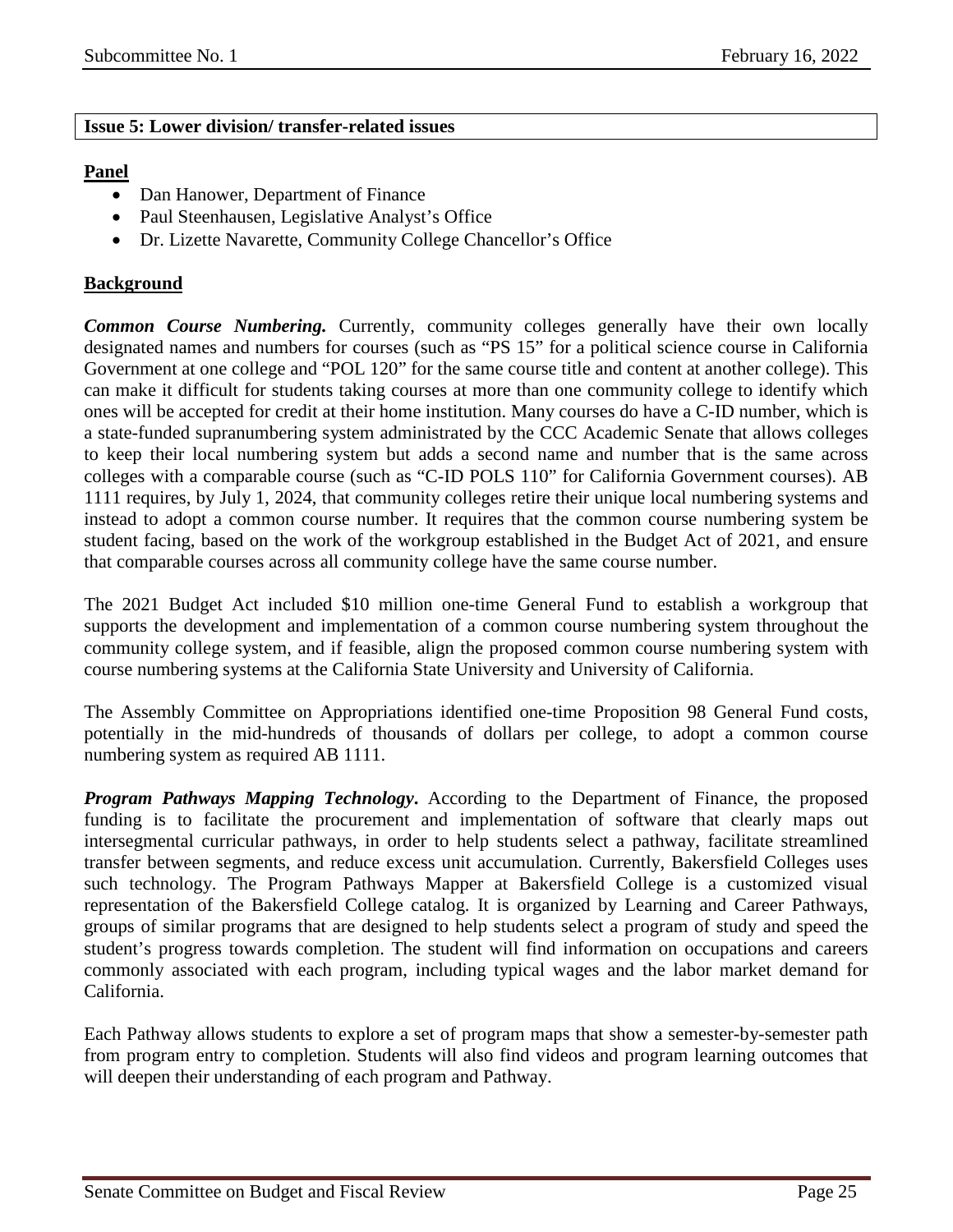*Implementation of Transfer Reforms.* AB 928 requires the California State University and University of California to jointly establish a singular lower division general education pathway for transfer admission into both segments. AB 928 also requires CCC to participate in an intersegmental committee charged with oversight of the Associate Degree for Transfer and to develop and implement procedures to place students who declare a goal of transfer on the ADT pathway if one exists for their chosen major, unless they opt out. A CCCCO and DOF analysis of AB 928 previously indicated that CCC's cost to implement AB 928 would be at \$133 million one-time Proposition 98 General Fund.

#### **Governor's Budget Proposals**

**Common Course Numbering.** The Governor's budget proposes an increase of \$105 million one-time Proposition 98 General Fund to support the systemwide implementation of a common course numbering system pursuant to the provisions of AB 1111 (Berman), Chapter 568, Statutes of 2021.

**Program Pathways Mapping Technology.** The Governor's budget proposes an increase of \$25 million one-time Proposition 98 General Fund to assist community colleges with the procurement and implementation of software that clearly maps out intersegmental curricular pathways to help students choose their pathway, facilitate streamlined transfer between segments, and reduce excess units taken on the path to degree or program completion.

**Implementation of Transfer Reforms.** The Governor's budget proposes an increase of \$65 million one-time Proposition 98 General Fund for community colleges to implement the transfer reform provisions required by AB 928 (Berman), Chapter 566, Statutes of 2021.

#### **Suggested Questions**

On AB 1111 implementation and Program Pathways Mapping Technology,

- The Governor's budget proposes \$105 million for AB 1111 implementation. But last summer, Assembly Appropriations estimated the cost at roughly \$500,000 per college, which would mean the total cost would only be about \$60 million. How did the Department of Finance arrive at such a proposed amount?
- Has the common course numbering funded with the 2021 Budget Act appropriation met yet? What were the recommendations that came from this work group?
- CCCCO: How does the Program Pathways Mapping Technology proposal interact with the Common Course Numbering proposal? Can you explain the differences between these two proposals?
- Why would the Legislature approve funding in 2022-23 for a software that maps intersegmental pathways for students if the CCCs are going to change all the course numbering—dropping all local course numbers in favor of a common course number—-within a few years, per AB 1111?

On AB 928 implementation,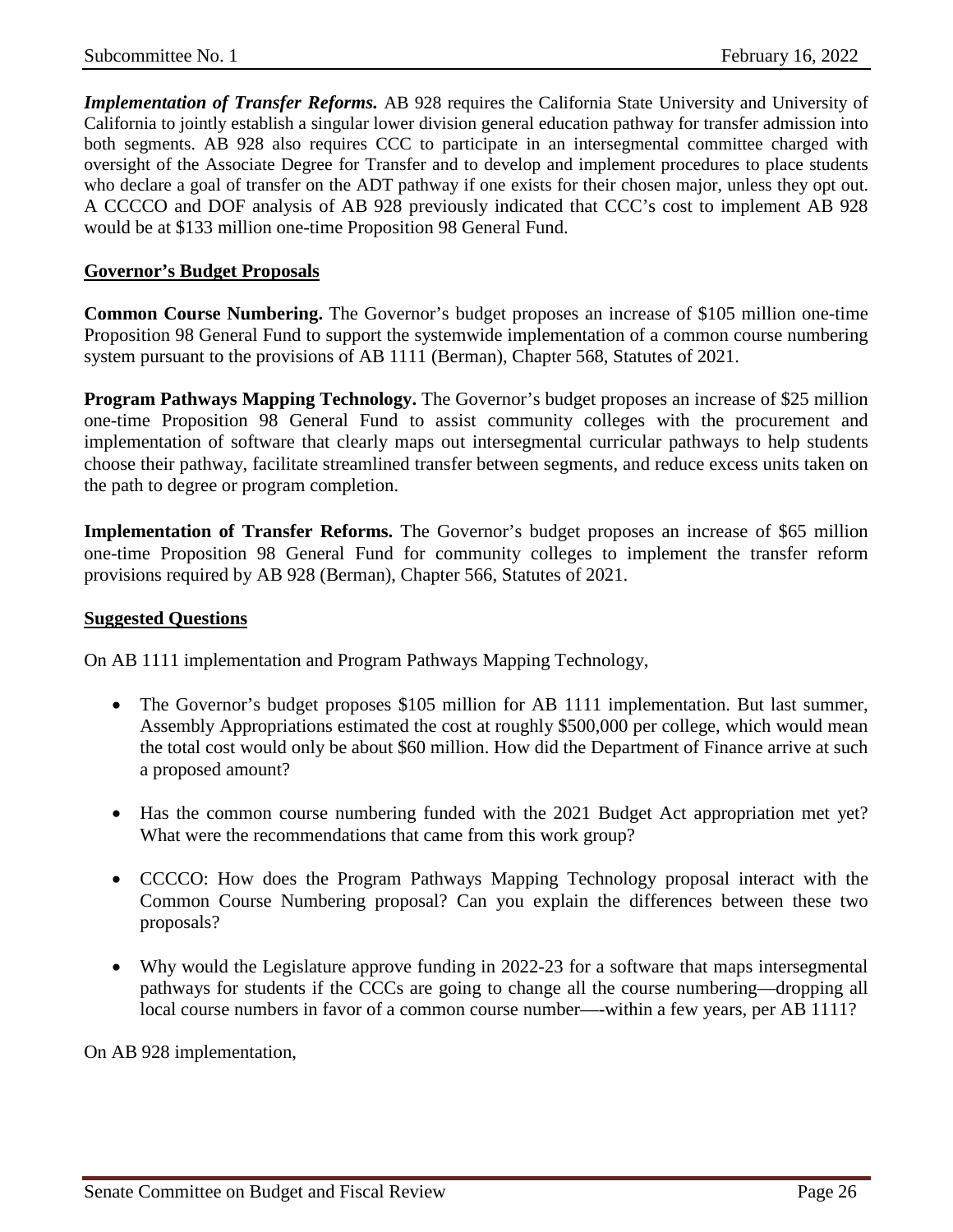• For transfer reform, to implement AB 928, the Governor's budget proposes \$65 million. But CCCCO and DOF's own analysis of AB 928 cited CCC's cost at \$133 million. Why are the cost estimates different?

**Staff Recommendation.** Hold Open.

#### <span id="page-26-0"></span>**Issue 6: Student Support Programs**

#### **Panel**

- Dan Hanower, Department of Finance
- Paul Steenhausen, Legislative Analyst's Office
- Dr. Lizette Navarette, Community College Chancellor's Office

#### **Background**

**Proposal: Emergency Financial Assistance Grants for AB 540 students.** Early actions taken in 2021 as part of the budget agreement included \$100 million for emergency financial assistance grants to lowincome community college students. At the time the funds were allocated to community college districts, March 2021, the funds were attributed to Proposition 98 General Funds and the 2021 Immediate Action Budget Package Allocation Memo described that eligible students included those exempt from paying nonresident tuition under California Education Code section 68130.5. The FAQ shared by the CCC Chancellor's Office in March 2021 also stated that students exempt from paying nonresident tuition were eligible to receive a grant from the early action emergency financial assistance fund. However, when the final 2021 Budget Act became law, the source for the \$100 million for emergency financial assistance grants was swapped to the federal State Fiscal Recovery Fund provided by the American Rescue Plan Act of 2021 (ARPA). Because the funds are now federally sourced, they are subject to additional reporting requirements. Most importantly, undocumented students who are exempt from paying nonresident tuition are no longer eligible to receive financial assistance grants from this source.

In addition to the \$100 million early action funds, which were swapped to ARPA funds, the 2021 Budget Act included \$150 million ARPA for a total of \$250 million in emergency financial assistance grants. The CCC Chancellor's Office notes that additional \$150 million will be allocated in July 2022, along with expanded guidance on student eligibility and further details on required annual reporting.

**Proposal: African American Male Education Network and Development (A2MEND) Student Charters.** A²MEND provides support, guidance, professional development, and networking opportunities to students enrolled within the community college system. A²MEND mentees are assigned to an administrator who has demonstrated expertise, leadership and scholarship within the California Community College system, and are committed to the personal development, professional growth and academic success of African American males. Mentees also have the opportunity to network with other mentees and mentors within the program through various personal and professional development programs and social activities.

Under the affiliation of A²MEND, the Student Charter of A²MEND is a student support structure that establishes an affirming environment where African American male students and other men of color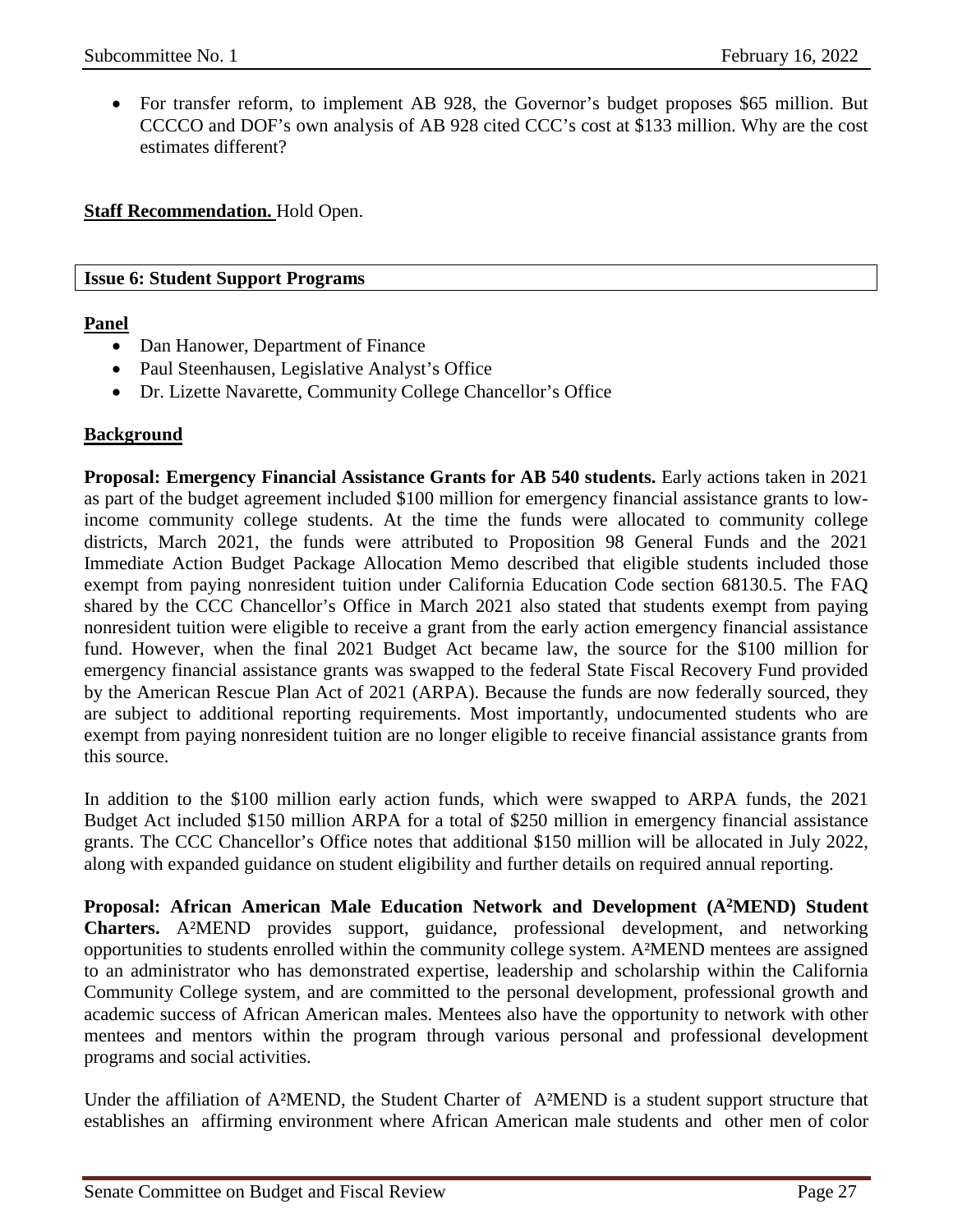are able to thrive. The aim of the A²MEND student charter is to improve academic success and to develop culturally competent student leaders. The student charters of A²MEND provide educational, cultural, social, and intellectual programs that promote positivity and brotherhood among its members. There are currently 24 A²MEND student charters across the system. Currently, this program does not receive any state support.

**Proposal: Support for Umoja Program Study.** Umoja is the Kiswahili word meaning unity. More than ten years ago educators leading existing African American programs in California community colleges came together and formed the Umoja Community. The Umoja Community is a statewide program with the goal of increasing retention and completion rates for African American students attending California Community Colleges. The Umoja Community is rooted in the experiences of African and African American cultures and inclusively welcomes students, faculty, and staff into a community that embraces similarities and differences. The program helps students achieve academic and social integration in higher-education institutions by: bridging gaps in college preparation; navigating the college process; making social connections with peers and faculty; and increasing their sense of self-efficacy. Likewise, the program seeks to engage students and faculty in collaborative learning using culturally relevant pedagogy, and alleviate some of the financial stressors students encounter pursuing an education.

Currently 62 California community colleges have Umoja programs and this number is projected to continue to grow. Each college adapts the Umoja model core requirements to its local setting and population. While college programs have variations in design, they share the unity of common practices, commitments, and support for their students. All Umoja programs draw on students' individual strengths, acknowledge their needs, and encourage their growth in the community setting. The 2021 Budget Act provided a \$4.9 million ongoing Proposition 98 General Fund augmentation for the Umoja Program, bringing ongoing funding for the program to about \$7.5 million.

**Proposal: Augmentation for NextUp Program.** Access to postsecondary education is key to enabling youth with experience in foster care to achieve long-term economic security, yet significant disparities remain in educational access. While the number of foster youth who enroll in post-secondary education has been steadily increasing in recent years, completion rates remain low. In California, by age 23 just 11 percent have received an associates or bachelor's degree as compared to 36 percent statewide.

A key strategy for changing these outcomes is to ensure that foster youth have adequate support that is targeted to their specific needs while enrolled in college. Several studies have supported the efficacy of this approach for improving foster youth's post-secondary outcomes. A 2020 study conducted as part of the CalYouth Project found that foster youth who participated in a campus support program were twice as likely to persist than those who did not. An evaluation released in 2021 of NextUp, a state funded program at 46 California Community Colleges, found that foster youth participating in NextUp enrolled in credit bearing courses at higher rates than foster youth not participating in the program (96 percent vs. 52 percent). NextUp students were also more likely to remain enrolled from term to term – 68 percent remained enrolled versus 48 percent of non-NextUp foster youth. A survey of students echoed these data. When asked how much NextUp contributed to their ability to stay enrolled and succeed in classes, 96 percent expressed that the program made a difference with 84 percent citing it as a significant factor in their success and a full 51 percent saying that they would not have been able to succeed without the program.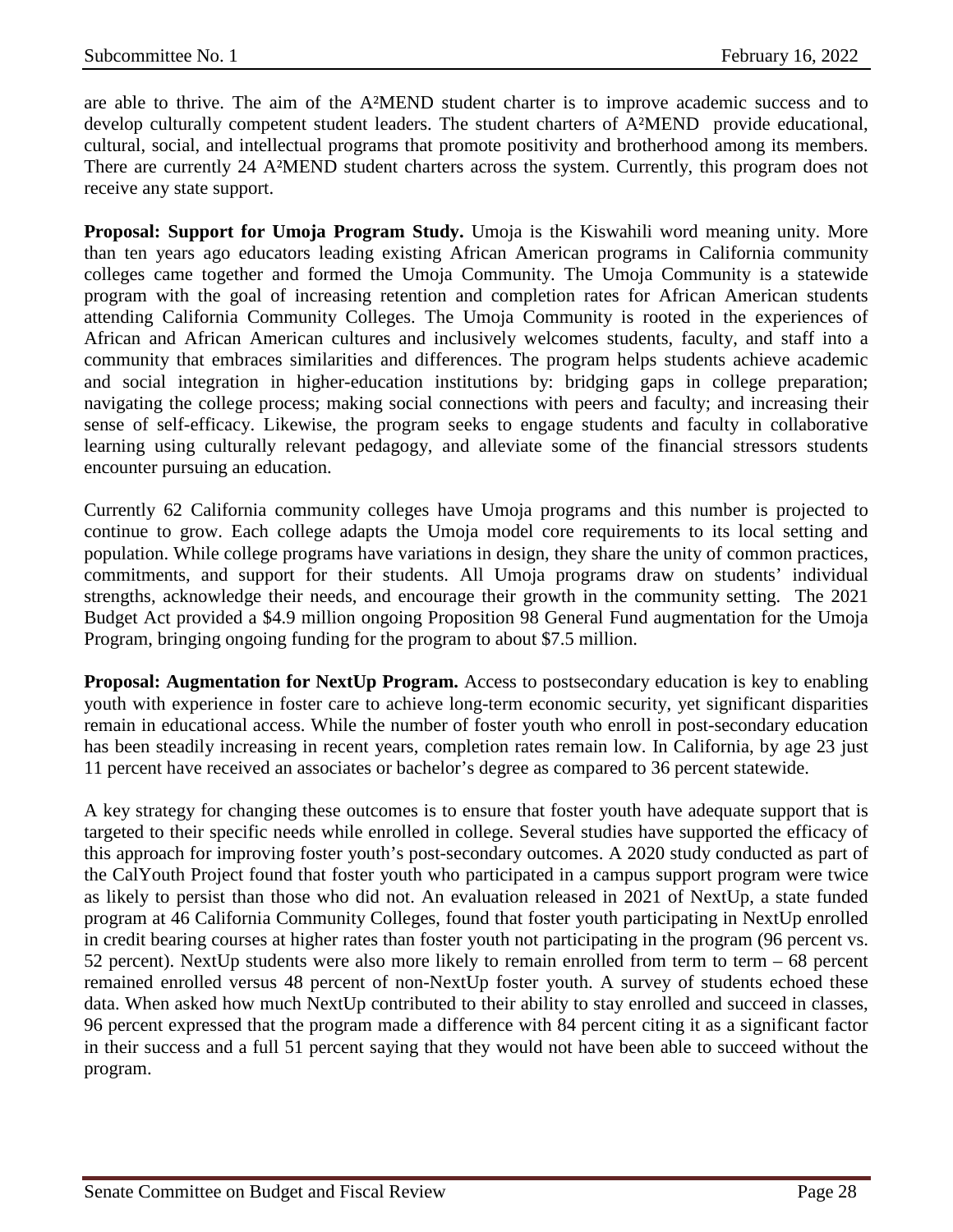As of the 2021-22 academic year, a total of 46 colleges currently offer the NextUp. Resources provided in the budget act are allocated to districts who then distribute the funds to participating colleges.

Based on statewide Management Information Systems data, the Chancellor's Office estimates there are approximately 10,000 current and former foster youth enrolled across the 69 colleges who are not able, per available funding, to participate in the NextUp program. Of these youth, the Chancellor's Office estimates that 3,500-4,000 would likely meet NextUp eligibility criteria and could benefit from the NextUp program if it were offered at their college of attendance.

#### **Governor's Budget Proposals**

**Emergency Financial Assistance Grants for AB 540 Students**. The Governor's budget proposes an increase of \$20 million one-time Proposition 98 General Fund to support emergency student financial assistance grants to eligible AB 540 students.

**African American Male Education Network and Development (A2MEND) Student Charters**. The Governor's budget proposes an increase of \$1.1 million ongoing Proposition 98 General Fund to support the expansion of  $A<sup>2</sup>$ MEND student charters to an increased number of community college districts.

**Support for Umoja Program Study**. The Governor's budget proposes an increase of \$179,000 onetime Proposition 98 General Fund to support a study of the Umoja program practices that promote student success for African American students.

**Augmentation for NextUp Program.** The Governor's budget proposes an increase of \$10 million Proposition 98 General Fund to expand the NextUp program from 20 districts to 30 districts.

**Cost-of-Living Adjustments for Categorical Programs.** The Governor's budget proposes a \$53 million increase for various categorical programs to reflect a 5.33 percent COLA. These programs include: Adult Education Program, apprenticeship programs, CalWORKs student services, campus child care support, Disabled Students Programs and Services, Extended Opportunity Programs and Services, and mandates block grant.

#### **Suggested Questions**

- While the categorical programs proposed for the 5.33 percent COLA are important in supporting students, the Administration does not provide a COLA to other programs such Fund for Student Success, which supports the Puente Program and Mathematics, Engineering, Science Achievement (MESA). Why are some categorical programs proposed to receive COLAs over others?
- To what extent do Umoja and A2MEND programs both exist at colleges? Are they coordinated or connected in any way?

#### **Staff Recommendation.** Hold Open.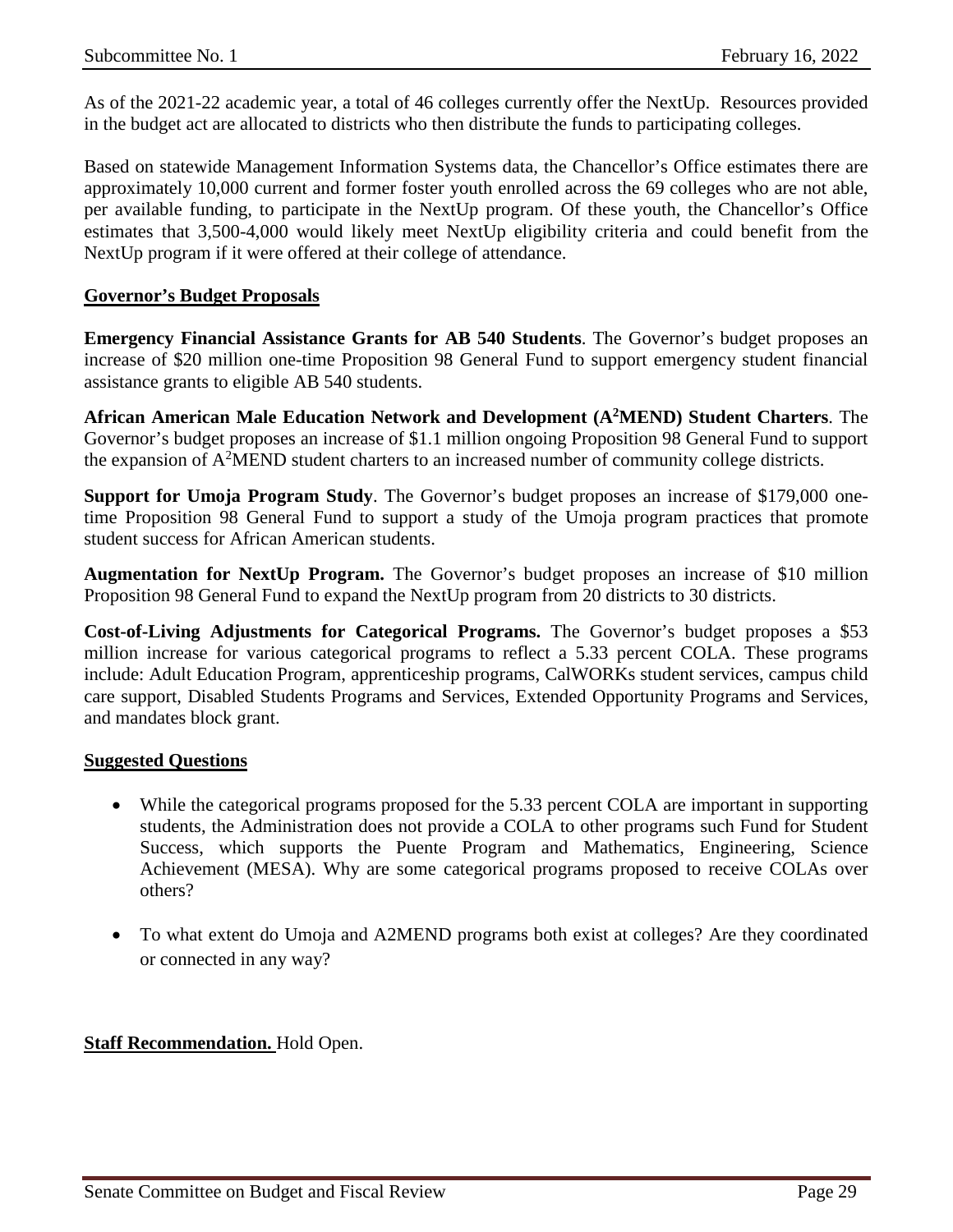#### <span id="page-29-0"></span>**Issue 7: Facilities and Deferred Maintenance**

#### **Panel**

- Dan Hanower, Department of Finance
- Paul Steenhausen, Legislative Analyst's Office
- Dr. Lizette Navarette, Community College Chancellor's Office

#### **Background**

*CCC Maintains Inventory of Facility Conditions.* Community college districts jointly developed a set of web-based project planning and management tools called FUSION (Facilities Utilization, Space Inventory Options Net) in 2002. The Foundation for California Community Colleges (the Foundation) operates and maintains FUSION on behalf of districts. The Foundation employs assessors to complete a facility condition assessment of every building at districts' campuses and centers on a threeto four-year cycle. These assessments, together with other facility information entered into FUSION, provide data on CCC facilities and help districts with their local planning efforts.

*State Funds Community College Facilities through General Obligation Bonds.* The state typically issues general obligation bonds to cover a portion of the cost of community college facility projects. A majority of voters must approve these bonds. From 1998 through 2006, voters approved four facility bonds that provided a total of \$4 billion for community college facilities. Virtually no funding remains from these facility bonds.

*State Bond Approved in 2016.* After a ten-year gap, voters approved Proposition 51 in November 2016. The measure authorizes the state to sell \$2 billion in general obligation bonds for community college projects. The funds may be used for an array of CCC projects, including buying land, constructing new buildings, modernizing existing buildings, and purchasing equipment.

*Community College Districts Raise Local Funding for Facilities.* The bulk of community college facility costs are covered with local funds. Districts typically sell local general obligation bonds to raise this support. Districts currently must get at least 55 percent of their voters to approve the sale of these local bonds. Since 1998 (when the voting threshold for local facility bonds was reduced from twothirds), community college districts have sold \$26 billion in local general obligation bonds for facility projects.

*Community College Facility Projects Ranked by Chancellor's Office and Reviewed by the State.* To receive state bond funding, community college districts must submit project proposals to the Chancellor's Office. The chancellor's office reviews each project based on the age of the building, enrollment growth, existing inventory, project design, assignable square footage change and local contribution. The Chancellor's Office ranks all submitted facility projects using prioritization criteria adopted by the Board of Governors. Projects are prioritized in the following order:

- 1. Life safety projects, projects to address seismic deficiencies or risks, and infrastructure projects (such as utility systems) at risk of failure.
- 2. Projects to increase instructional capacity.
- 3. Projects to modernize instructional space.
- 4. Projects to complete campus build-outs.
- 5. Projects that house institutional support services.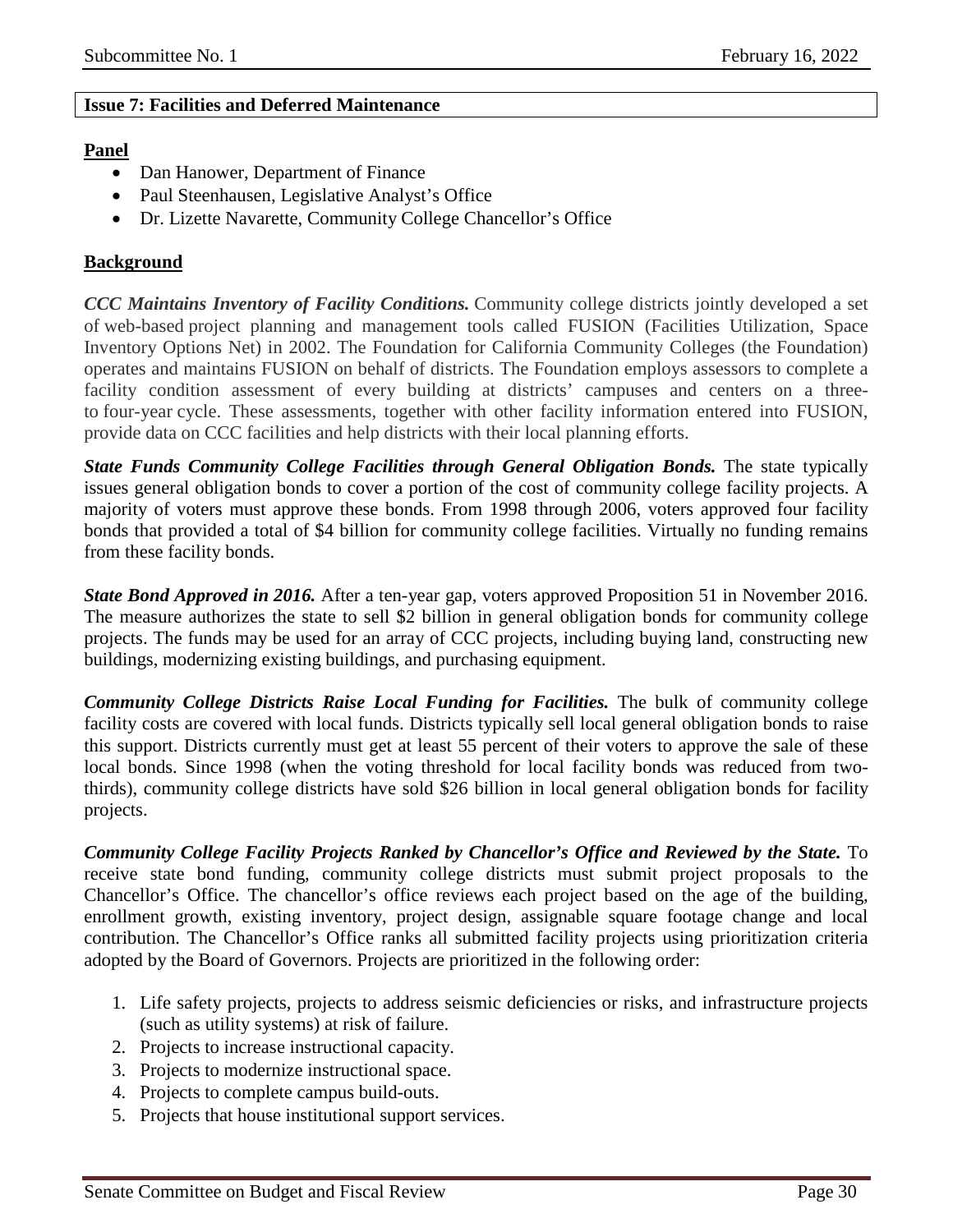Within these categories, projects with a local contribution receive greater consideration. After ranking the projects, the Chancellor's Office submits capital outlay project proposals to the Legislature and Governor in the fall. The projects are reviewed as part of the annual state budget process.

#### **Deferred Maintenance**

*State Has a Categorical Program for Maintenance and Repairs.* Known as "Physical Plant and Instructional Support," this program allows districts to use funds for facility maintenance and repairs, the replacement of instructional equipment and library materials, hazardous substances abatement, architectural barrier removal, and water conservation projects, among other related purposes. To use this categorical funding for maintenance and repairs, districts must adopt and submit to the CCC Chancellor's Office through FUSION a list of maintenance projects, with estimated costs, that the district would like to undertake over the next five years. In addition to these categorical funds, CCC districts fund maintenance from their apportionments and other district operating funds (for less expensive projects) and from local bond funds (for more expensive projects). Statute requires districts to spend at least 0.5 percent of their current general operating budget on ongoing maintenance. Statute also contains a maintenance-of-effort provision requiring districts to spend annually at least as much on facility operations and maintenance as they spent in 1995-96 (about \$300 million statewide), plus what they receive from the Physical Plant and Instructional Support program. (Given inflation since 1995-96, coupled with the 0.5 percent general operating budget requirement, districts tend to be spending far above this maintenance-of-effort level.)

*State Has Provided Substantial Funding for Categorical Program Over Past Several Years.* Historically, the Physical Plant and Instructional Support categorical program has received appropriations when one-time Proposition 98 funding is available and no appropriations in tight budget years. Since 2015-16, the Legislature has provided a total of \$955 million for the program. The largest appropriation came from the 2021-22 budget, which provided a total of \$511 million. According to the Chancellor's Office, thus far districts have chosen to use nearly three-quarters (about \$365 million) of these 2021-22 funds for deferred maintenance and other facility-related projects, with the remaining one-quarter of funds intended for instructional support purposes.

*Even With Recent Funding, Chancellor's Office Reports Sizeable Maintenance Backlog.* Entering 2021-22, the Chancellor's Office reported a systemwide deferred maintenance backlog of about \$1.6 billion. Because of the funds provided in the 2021-22 budget (plus local spending on projects), the backlog has been reduced to about \$1.2 billion. This is the same size as the CCC backlog identified back in 2017-18. Since that time, state funding effectively has kept the backlog from growing but not shrunk it.

#### **Governor's Budget Proposals**

**Facilities.** The Governor's budget proposes General Obligation bond funding of \$373 million one-time state general obligation bond funding for the construction phase of 17 projects anticipated to complete design by spring 2023, and the working drawings phase of one project. This allocation represents the next installment of the \$2 billion available to CCCs under Proposition 51. The Governor's budget does not fund any new CCC capital projects.

# **California Community Colleges Continuing Capital Outlay Projects**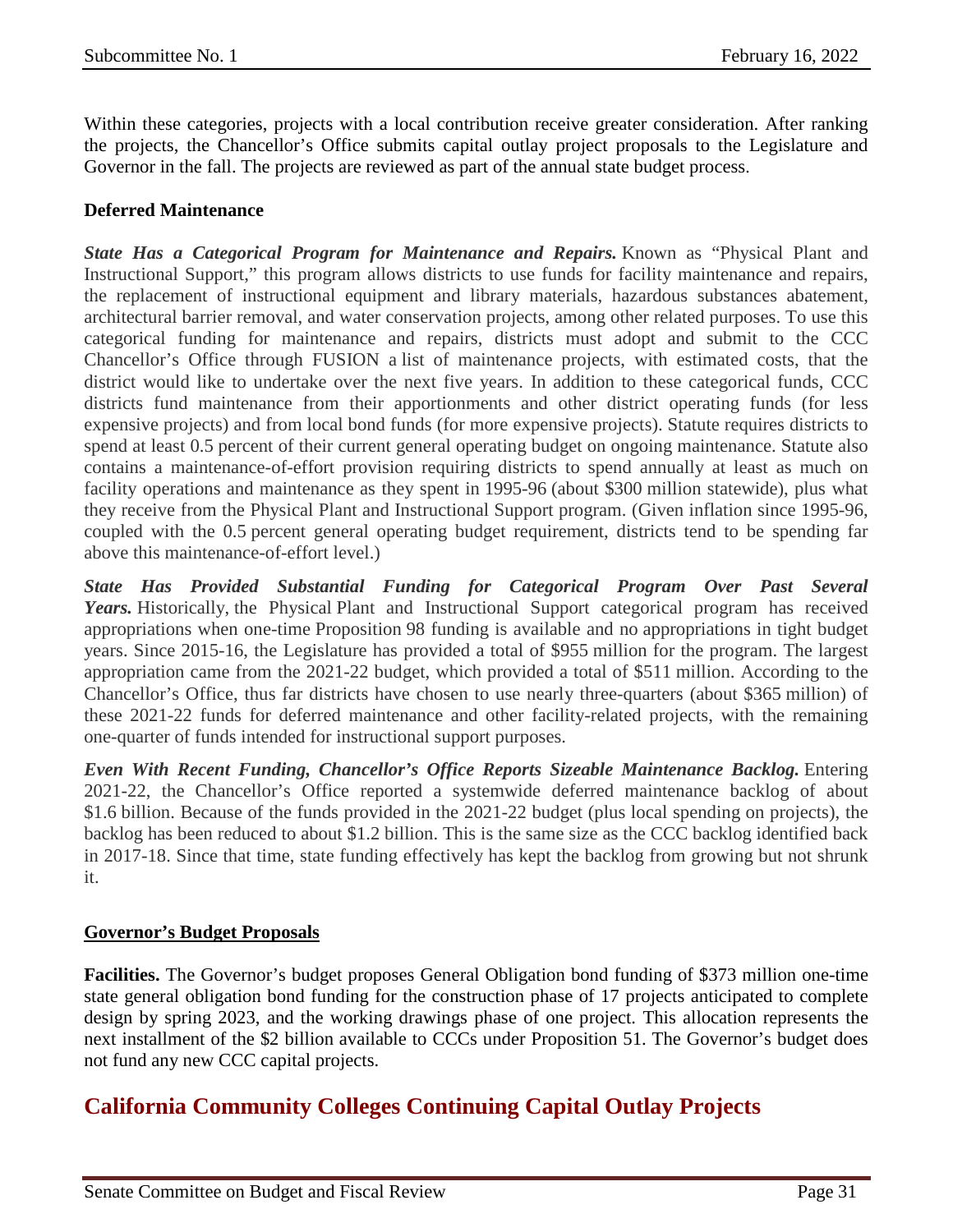#### *(In Thousands)*

|                                                         |                                                               | 2022-23       |                             | <b>All Years</b>            |                       |
|---------------------------------------------------------|---------------------------------------------------------------|---------------|-----------------------------|-----------------------------|-----------------------|
| <b>College</b>                                          | Project                                                       | <b>Phase</b>  | <b>State</b><br><b>Cost</b> | <b>State</b><br><b>Cost</b> | <b>Total</b><br>Costa |
| Mount San Antonio                                       | Technology and health building<br>replacement                 | $\mathsf{C}$  | \$77,425                    | \$82,668                    | \$197,852             |
| Fullerton                                               | Music/drama complex replacement                               | $\mathsf{C}$  | 40,492                      | 43,787                      | 102,447               |
| Los Angeles Trade-<br>Technical                         | Design and media arts building<br>replacement                 | $\mathcal{C}$ | 35,782                      | 38,192                      | 90,883                |
| Los Angeles Valley                                      | Academic building 2 replacement                               | $\mathsf{C}$  | 23,743                      | 25,380                      | 61,135                |
| El Camino                                               | Music building replacement                                    | $\mathcal{C}$ | 27,087                      | 29,056                      | 58,476                |
| Saddleback                                              | Science/math building replacement                             | $\mathcal{C}$ | 20,342                      | 21,642                      | 49,647                |
| Los Angeles Pierce                                      | Industrial technology building<br>replacement                 | $\mathsf{C}$  | 16,998                      | 18,180                      | 44,012                |
| Sierra                                                  | Gymnasium renovation and expansion                            | $\mathsf{C}$  | 26,479                      | 28,888                      | 38,549                |
| Cypress                                                 | Fine arts building renovation                                 | $\mathcal{C}$ | 19,377                      | 20,889                      | 34,365                |
| West Hills Lemoore                                      | New instructional center, phase 1                             | $\mathsf{C}$  | 23,543                      | 25,177                      | 34,086                |
| <b>Mission</b>                                          | New performing arts building                                  | $\mathsf{C}$  | 14,430                      | 15,454                      | 33,582                |
| East Los Angeles                                        | Facilities maintenance and operations<br>building replacement | $\mathsf{C}$  | 11,588                      | 12,417                      | 29,764                |
| Rio Hondo                                               | Music/theater renovation                                      | $\mathsf{C}$  | 11,559                      | 12,538                      | 28,817                |
| Los Angeles<br>Mission                                  | Plant facilities warehouse and shop<br>replacement            | W             | 208                         | 7,118                       | 23,624                |
| Santa Rosa                                              | Tauzer gym renovation                                         | $\mathsf{C}$  | 9,873                       | 10,760                      | 21,321                |
| <b>West Los Angeles</b>                                 | Plant facilities/shop replacement                             | $\mathcal{C}$ | 5,728                       | 6,173                       | 15,182                |
| Santa Rosa (Public<br><b>Safety Training</b><br>Center) | <b>Center Expansion</b>                                       | $\mathsf{C}$  | 4,925                       | 5,323                       | 7,940                 |
| Yuba                                                    | Life and physical science building<br>renovation              | $\mathsf{C}$  | 3,464                       | 3,854                       | 4,915                 |
| <b>Totals</b>                                           |                                                               |               | \$373,043                   | \$407,496                   | \$876,597             |

<sup>a</sup> Community college districts typically issue local general obligation bonds to pay for a share of project costs.

 $C =$  construction.  $W =$  working drawings.

**Deferred Maintenance.** The Governor's budget proposes an increase of \$387.6 million one-time Proposition 98 General Fund to support deferred maintenance and energy efficiency projects at community colleges. Of this amount, \$109 million is 2022-23 Proposition 98 General Fund and a total of \$279 million is Proposition 98 settle-up funds (\$182 million attributed to 2021-22 and \$97 million attributed to 2020-21). The Governor excludes all \$388 million from SAL. In addition to the categorical program's existing allowable purposes, proposed trailer language would allow districts to use the funds for energy efficiency projects. Districts would have until June 30, 2024 to encumber the funds.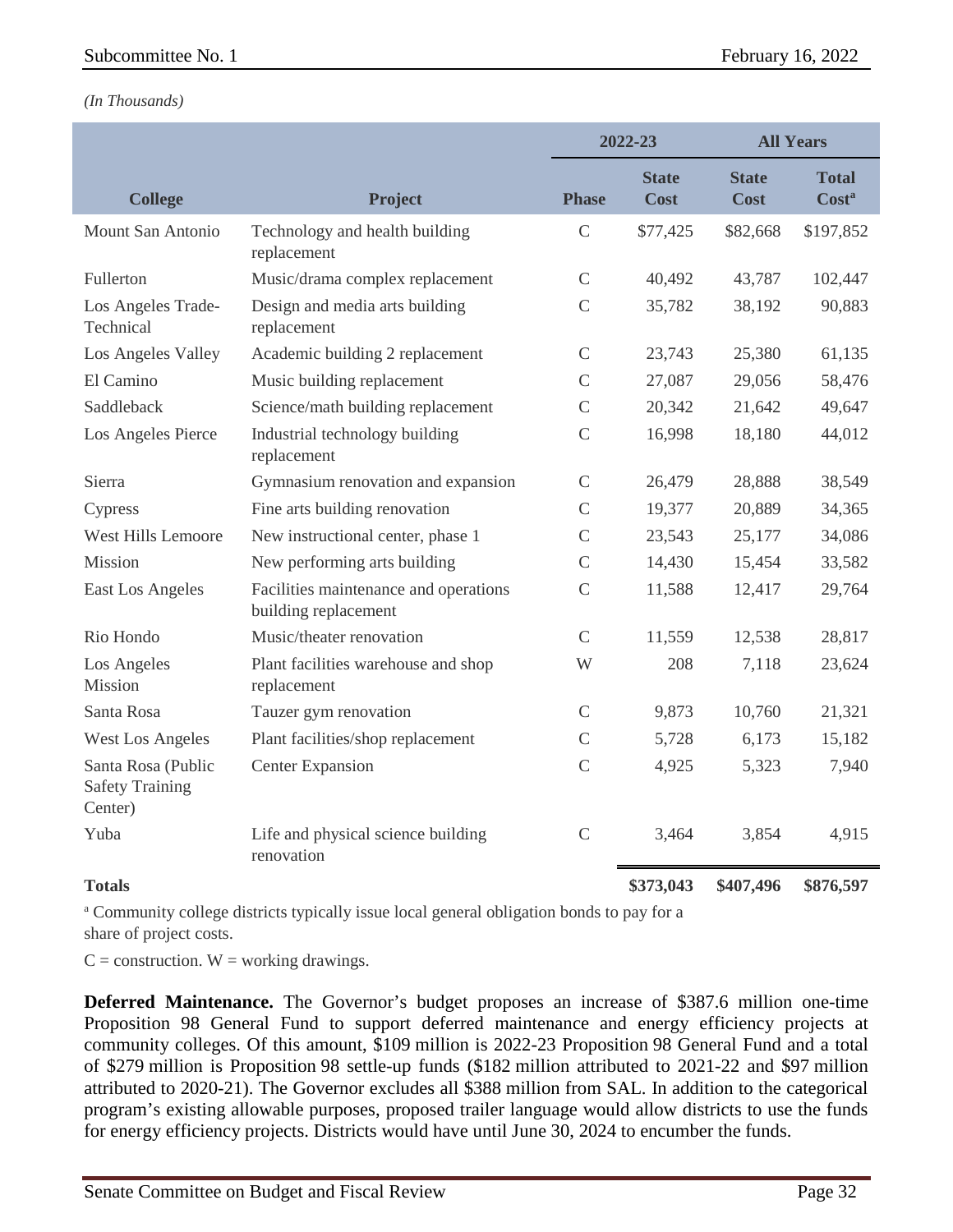#### **Legislative Analyst's Office Assessment and Recommendations on Deferred Maintenance**

*Proposal Reflects a Prudent Use of One-Time Funding.* Providing funds for deferred maintenance projects would address an existing need among districts. Addressing this need can help avoid more expensive facilities projects, including emergency repairs, in the long run. Funding energy efficiency projects also could be beneficial, as these projects are intended to reduce districts' utility costs over time. In addition, instructional equipment and related support is core to CCC's mission of delivering quality educational services to students.

*One-Time Funding Does Not Address Underlying Cause of Backlog.* Deferred maintenance backlogs tend to emerge when districts do not consistently maintain their facilities and infrastructure on an ongoing basis. Although one-time funding can help reduce the backlog in the short term, it does not address the underlying ongoing problem of underfunding in this area. Though districts are required to spend a certain share of their general operating funds on ongoing maintenance, the current rate (0.5 percent) may not be sufficient given the maintenance backlog exists and would have grown absent state categorical funding the past several years.

*LAO Recommendation: Consider Governor's Proposal as a Starting Point.* To address CCC's maintenance backlog, the LAO recommends that the Legislature provide at least the \$388 million proposed by the Governor. As it deliberates on the Governor's other one-time proposals and receives updated revenue information on the Proposition 98 minimum guarantee in May, they state that the Legislature could consider providing CCC with more one-time funding for this purpose.

*LAO Recommendation: Consider Developing Strategy to Address Ongoing Maintenance Needs.* In addition to providing one-time funding for deferred maintenance, the LAO encourages the Legislature to begin developing a long-term strategy around CCC maintenance. Potential issues to consider include whether the current statutory expectation around district spending on maintenance is sufficient, what fund sources to use for maintenance, the mix of funding provided ongoing versus on a one-time basis, the period over which to address the existing maintenance backlog, and associated reporting. Given the magnitude of maintenance needs at CCC, developing such a strategy would likely require planning beyond the 2022-23 budget cycle.

#### **Suggested Questions**

- CCC: Of the deferred maintenance backlog amount, how much would be considered shovel ready or can be started within the next year? The 2021 budget provided a total of \$511 million for deferred maintenance, which districts have until the end of 2022-23 to encumber. Are districts on track to spend these funds in a timely manner?
- Moving forward, how can the state and CCC address CCC's backlog and prevent a new one from growing?

#### **Staff Recommendation.** Hold Open.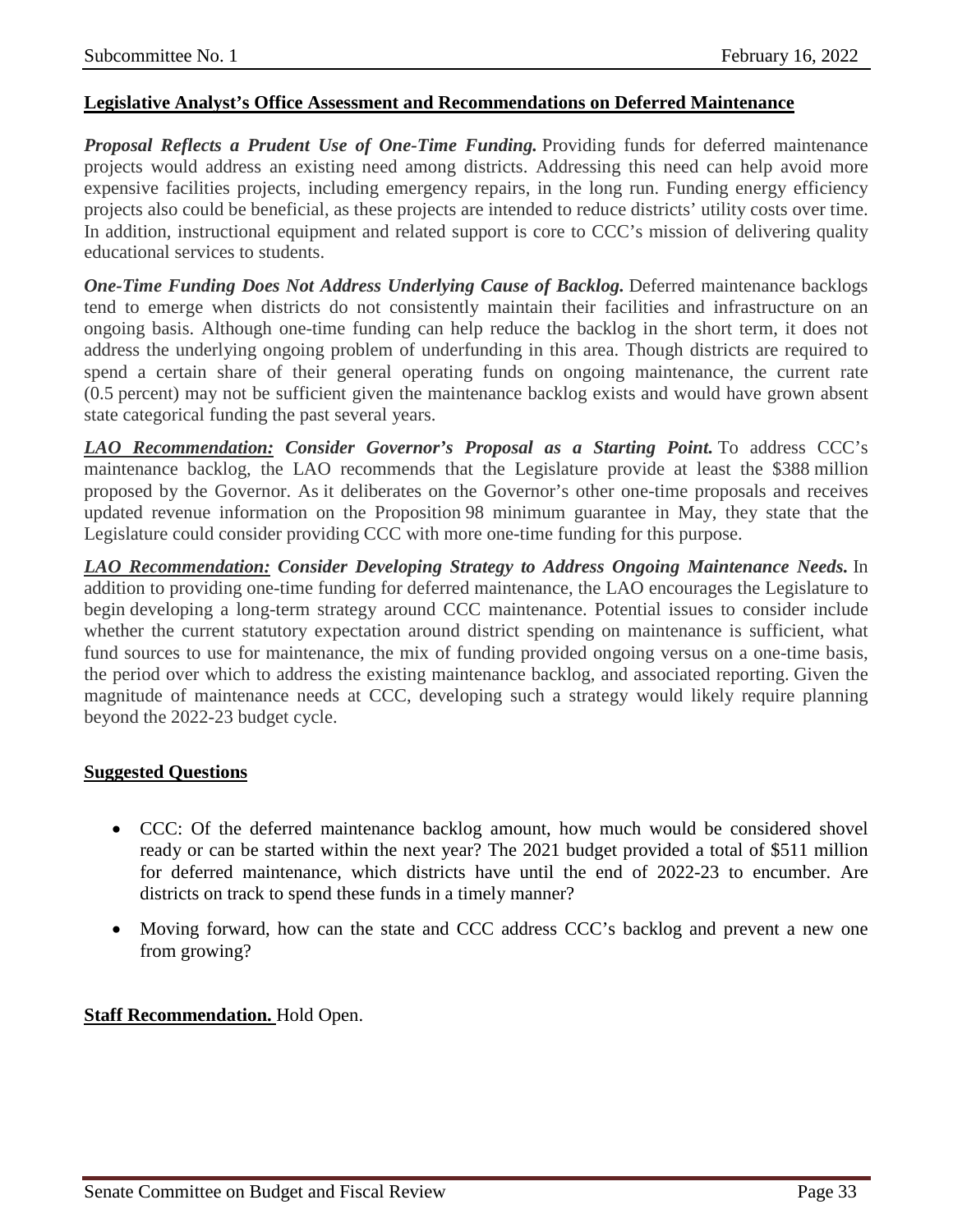#### <span id="page-33-0"></span>**Issue 8: Student Housing Update**

#### **Panel**

• Dr. Lizette Navarette, Community College Chancellor's Office

#### **Background**

California's housing crisis threatens the state's higher education goals of increasing access and improving affordability. For most students, housing costs are higher than tuition. Despite a significant recent student housing building boom at both the University of California (UC) and California State University (CSU), many campuses report waiting lists for on-campus housing, and students struggle to find affordable and safe off-campus options. Campus housing programs, which suffered losses during the COVID-19 pandemic, are struggling to fund new construction or renovation projects that that keep student costs down and address local government and neighborhood concerns.

The need for more student housing on or around campuses is clear:

- Homelessness is prevalent across California's three higher education segments, with 1 in 20 students at UC, 1 in 10 students at CSU, and 1 in 5 students at California Community Colleges (CCC) reporting experiencing homelessness at some point during the academic year. Even more students experience some form of housing insecurity. For example, 16 percent of UC students in 2020 reported sleeping in nontraditional housing arrangements (such as a hotel, transitional housing, or outdoor location) because they lacked permanent housing.
- Affordable, on-campus housing is a benefit to students. A report to the CSU Board of Trustees in July 2020 noted that research across college campuses nationally and within the CSU suggest that students living on campus have higher grade point averages and lower academic probation rates, higher retention and graduation rates, and shorter time to graduation than their off-campus peers.
- Insufficient student housing can hinder campuses' ability to increase enrollment and serve more Californians. Both UC Davis and UC Santa Cruz, for example, have agreements with local governments that limit increased enrollment unless housing is added to accommodate that growth. Cal Poly Humboldt has launched a plan to become a polytechnic university and more than double its student body in the next decade, but campus officials note that on-campus housing must be built before dramatically increasing enrollment. The local housing market cannot accommodate thousands of new students.

Historically, student housing has rarely been a discussion point for the education subcommittee, as the state does not traditionally support housing costs and has left campuses and the systems to develop and support their own housing programs, supported by student rent. Given the state's housing crisis, however, that is changing. In urban areas, local market rental rates – among the highest in the country are forcing students to pack into apartments or homes, and in rural areas, many campuses do not have enough local housing to accommodate current or future enrollment levels.

**CCC Housing Is Mostly at Rural Colleges and Decades Old.** Prior to 2019, 11 community colleges had student housing programs. Almost all of these colleges were located in rural areas and had longstanding housing programs. In 2019, Orange Coast College opened a student housing facility with 800 beds. This student housing facility is the largest among the community colleges (more than four times larger than at any other, accounting for about one-third of all community college beds in the system). Santa Rosa Junior College recently secured financing for a 352-bed project through the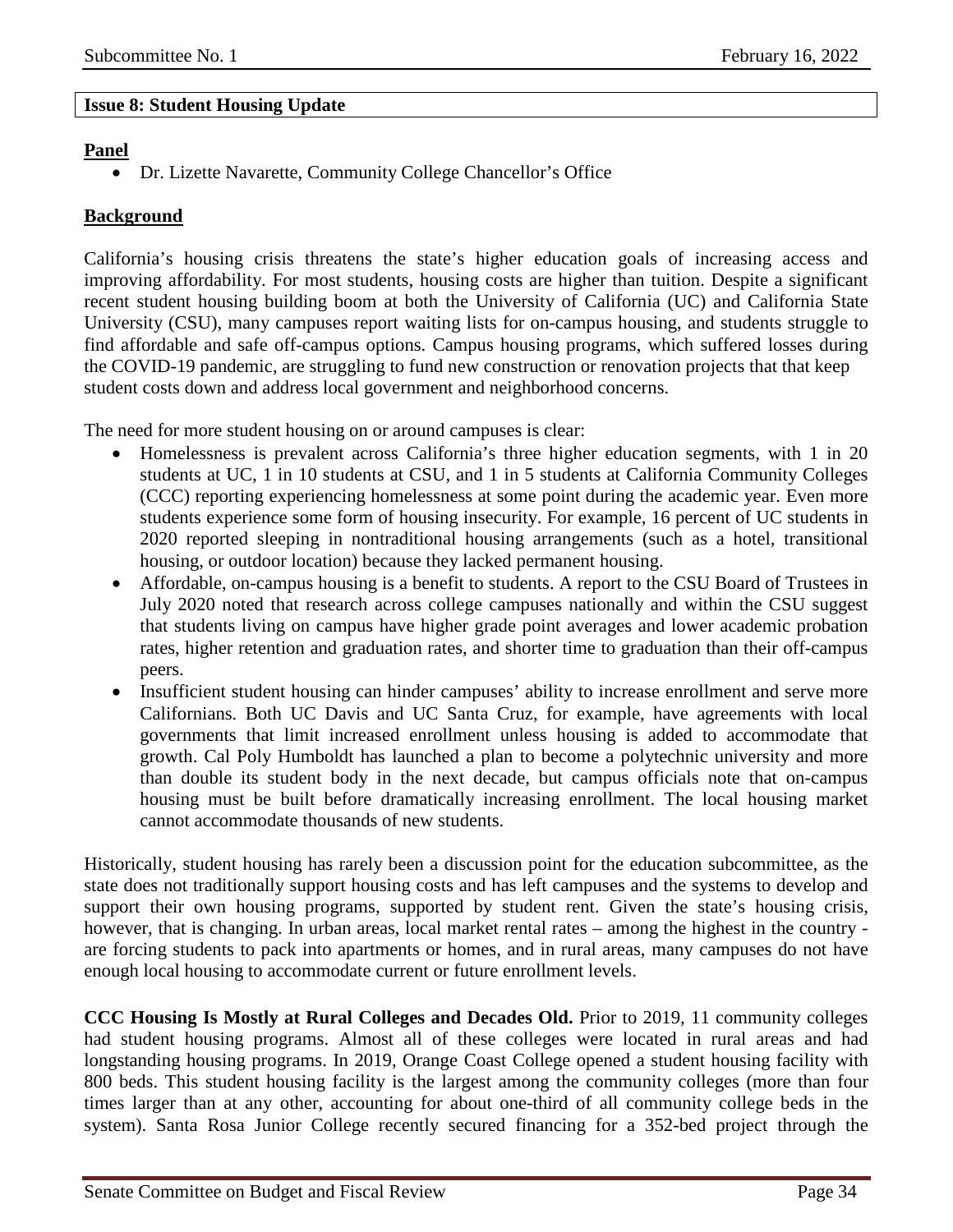California School Finance Authority. The authority completed a \$68.3 million revenue bond sale in summer 2021 for the project, which is intended to address severe housing shortages and high rental costs in the area due in part to recent wildfires. Community college districts also have the ability to utilize general obligation bonds, which could be used to support housing projects if local voters approve.

| <b>CCC Campus</b>            | <b>Beds</b> |
|------------------------------|-------------|
| Cerro Coso College           | 50          |
| College of the Redwoods      | 150         |
| College of the Siskiyous     | 121         |
| Columbia College             | 196         |
| <b>Feather River College</b> | 238         |
| Lassen Community College     | 108         |
| <b>Orange Coast College</b>  | 800         |
| <b>Reedley College</b>       | 140         |
| Shasta College               | 126         |
| Sierra College               | 120         |
| <b>Taft College</b>          | 150         |
| West Hills College Coalinga  | 169         |
| Total                        | 2368        |

Data compiled by the Chancellor's Office indicates that students pay on average about \$5,800 per year in a two-person room. These costs do not include food.

**Higher Education Student Housing Grant Program, and Capacity Expansion Grant Program creation.** SB 169 (Committee on Budget and Fiscal Review), Chapter 262, Statutes of 2021 creates two new programs to support affordable student housing at the UC, CSU and Community Colleges, and campus expansion projects at UC and CSU. SB 169 appropriates \$500 million one-time General Fund in 2021-22 for student housing projects, includes legislative intent to provide \$750 million in 2022-23 and \$750 million in 2023-24 for this purpose. This appropriation and proposed funding will be divided as follows: 50 percent to CCCs, 30 percent to CSUs, and 20 percent to UCs. Creates a process for campuses to propose housing projects by October 2021 for inclusion in the subsequent budget act. Creates the campus expansion program and includes legislative intent to provide funding for this program in the future.

#### **Governor's Budget Proposal and Update**

**Proposal.** In accordance with the 2021 Budget Act agreement, the 2022-23 proposed budget provides \$750 million one-time General Fund for the second installment of a planned \$2 billion one-time General Fund appropriation over a three-year period. This augmentation was included in the 2021-22 budget agreement.

**Student Housing Update as of January 2022.** Of the \$500 million one-time General Fund for the Higher Education Student Housing Grant program in 2021-22, \$25 million is available for CCC